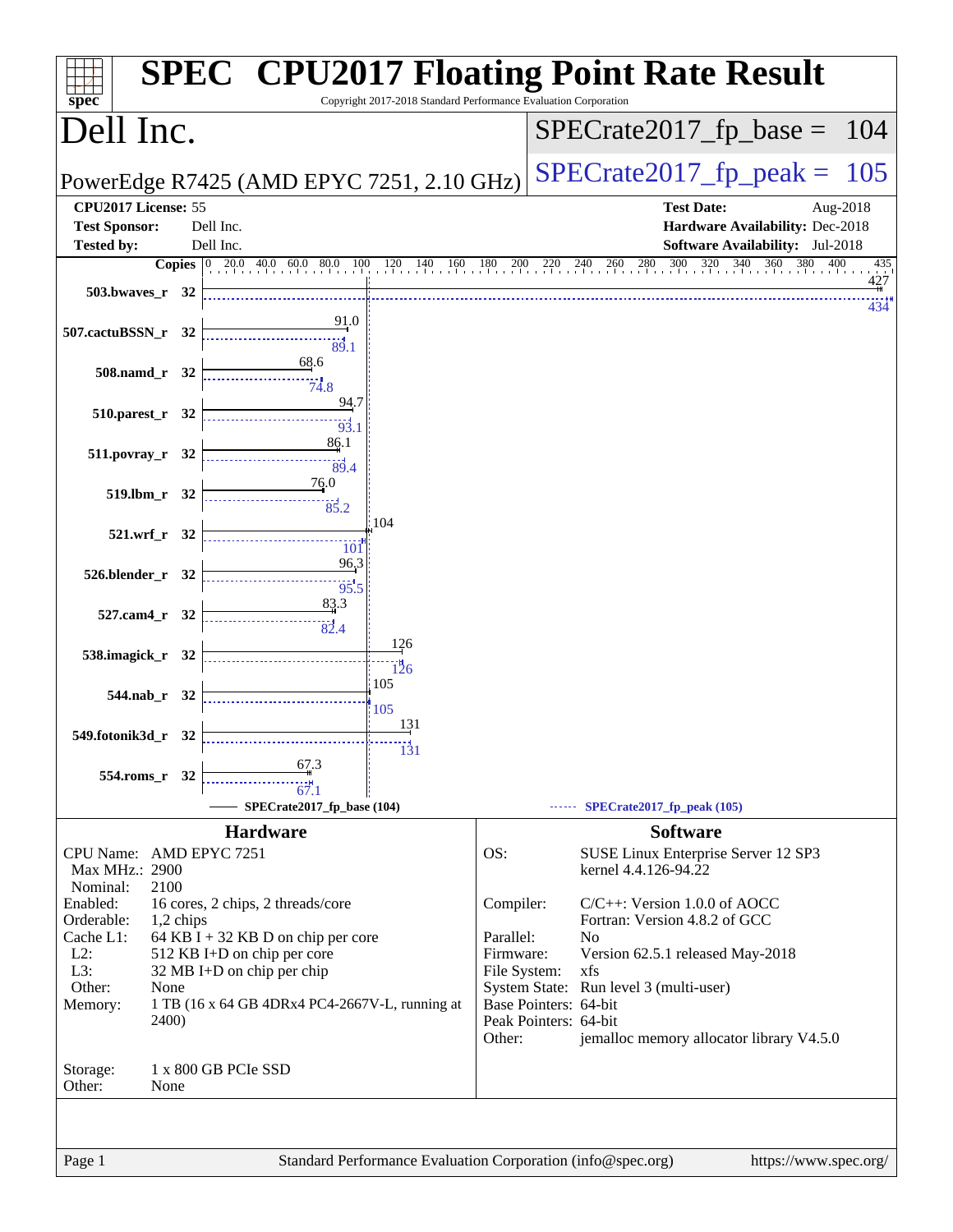| <b>SPEC CPU2017 Floating Point Rate Result</b><br>Copyright 2017-2018 Standard Performance Evaluation Corporation<br>$spec^*$                          |                        |                |             |                |              |                |             |                   |                |                               |                |                    |                                 |              |
|--------------------------------------------------------------------------------------------------------------------------------------------------------|------------------------|----------------|-------------|----------------|--------------|----------------|-------------|-------------------|----------------|-------------------------------|----------------|--------------------|---------------------------------|--------------|
| Dell Inc.<br>$SPECrate2017_fp\_base =$                                                                                                                 |                        |                |             |                |              | 104            |             |                   |                |                               |                |                    |                                 |              |
| PowerEdge R7425 (AMD EPYC 7251, 2.10 GHz)                                                                                                              |                        |                |             |                |              |                |             |                   |                | $SPECTate2017$ _fp_peak = 105 |                |                    |                                 |              |
| CPU2017 License: 55                                                                                                                                    |                        |                |             |                |              |                |             | <b>Test Date:</b> |                | Aug-2018                      |                |                    |                                 |              |
| <b>Test Sponsor:</b><br><b>Tested by:</b>                                                                                                              | Dell Inc.<br>Dell Inc. |                |             |                |              |                |             |                   |                |                               |                |                    | Hardware Availability: Dec-2018 |              |
| <b>Software Availability:</b> Jul-2018<br><b>Results Table</b>                                                                                         |                        |                |             |                |              |                |             |                   |                |                               |                |                    |                                 |              |
|                                                                                                                                                        |                        |                |             | <b>Base</b>    |              |                |             |                   |                |                               | <b>Peak</b>    |                    |                                 |              |
| <b>Benchmark</b>                                                                                                                                       | <b>Copies</b>          | <b>Seconds</b> | Ratio       | <b>Seconds</b> | <b>Ratio</b> | <b>Seconds</b> | Ratio       | <b>Copies</b>     | <b>Seconds</b> | <b>Ratio</b>                  | <b>Seconds</b> | <b>Ratio</b>       | <b>Seconds</b>                  | <b>Ratio</b> |
| 503.bwaves_r                                                                                                                                           | 32                     | 751            | 427         | 750            | 428          | 754            | 426         | 32                | 744            | 431                           | 740            | 434                | 738                             | 435          |
| 507.cactuBSSN_r                                                                                                                                        | 32                     | 446            | 90.7        | 445            | 91.0         | 443            | 91.4        | 32                | 455            | 89.1                          | 454            | 89.3               | 456                             | 88.9         |
| 508.namd_r                                                                                                                                             | 32                     | 443            | 68.6        | 444            | 68.4         | 443            | 68.6        | 32                | 409            | 74.3                          | 402            | 75.5               | 407                             | 74.8         |
| 510.parest_r                                                                                                                                           | 32                     | 884            | 94.7        | 884            | 94.7         | 884            | 94.7        | 32                | 901            | 93.0                          | 899            | 93.1               | 898                             | 93.2         |
| 511.povray_r                                                                                                                                           | 32                     | 868            | 86.1        | 880            | 84.9         | 866            | 86.3        | 32                | 836            | 89.4                          | 836            | 89.4               | 837                             | 89.3         |
| 519.lbm r<br>$521.wrf_r$                                                                                                                               | 32<br>32               | 444<br>697     | 76.0<br>103 | 443<br>674     | 76.2<br>106  | 446<br>687     | 75.5<br>104 | 32<br>32          | 395<br>700     | 85.3<br>102                   | 396<br>712     | 85.2<br><b>101</b> | 396<br>715                      | 85.2<br>100  |
| 526.blender_r                                                                                                                                          | 32                     | 508            | 95.9        | 506            | 96.3         | 505            | 96.5        | 32                | 509            | 95.7                          | 512            | 95.2               | 510                             | 95.5         |
| $527.cam4_r$                                                                                                                                           | 32                     | 687            | 81.5        | 671            | 83.4         | 672            | 83.3        | 32                | 679            | 82.4                          | 676            | 82.8               | 684                             | 81.9         |
| 538.imagick_r                                                                                                                                          | 32                     | 633            | 126         | 634            | 125          | 633            | 126         | 32                | 641            | 124                           | 633            | <b>126</b>         | 631                             | 126          |
| 544.nab_r                                                                                                                                              | 32                     | 512            | 105         | 513            | 105          | 512            | 105         | 32                | 513            | <b>105</b>                    | 517            | 104                | 512                             | 105          |
| 549.fotonik3d_r                                                                                                                                        | 32                     | 954            | 131         | 952            | 131          | 955            | 131         | 32                | 953            | 131                           | 952            | 131                | 953                             | 131          |
| $554$ .roms_r                                                                                                                                          | 32                     | 755            | 67.3        | 748            | 68.0         | 769            | 66.2        | 32                | 759            | 67.0                          | 737            | 69.0               | 757                             | 67.1         |
| $SPECrate2017_fp\_base =$                                                                                                                              |                        |                | 104         |                |              |                |             |                   |                |                               |                |                    |                                 |              |
| $SPECrate2017_fp\_peak =$                                                                                                                              |                        |                | 105         |                |              |                |             |                   |                |                               |                |                    |                                 |              |
| Results appear in the order in which they were run. Bold underlined text indicates a median measurement.                                               |                        |                |             |                |              |                |             |                   |                |                               |                |                    |                                 |              |
| <b>Compiler Notes</b><br>The AMD64 AOCC Compiler Suite is available at<br>http://developer.amd.com/amd-aocc/                                           |                        |                |             |                |              |                |             |                   |                |                               |                |                    |                                 |              |
| The AOCC Gold Linker plugin was installed and used for the link stage.                                                                                 |                        |                |             |                |              |                |             |                   |                |                               |                |                    |                                 |              |
| The AOCC Fortran Plugin version 1.0 was used to leverage AOCC optimizers<br>with gfortran. It is available here:<br>http://developer.amd.com/amd-aocc/ |                        |                |             |                |              |                |             |                   |                |                               |                |                    |                                 |              |
| <b>Submit Notes</b>                                                                                                                                    |                        |                |             |                |              |                |             |                   |                |                               |                |                    |                                 |              |
| The config file option 'submit' was used.<br>'numactl' was used to bind copies to the cores.<br>See the configuration file for details.                |                        |                |             |                |              |                |             |                   |                |                               |                |                    |                                 |              |
| <b>Operating System Notes</b>                                                                                                                          |                        |                |             |                |              |                |             |                   |                |                               |                |                    |                                 |              |
| 'ulimit -s unlimited' was used to set environment stack size<br>'ulimit -1 2097152' was used to set environment locked pages in memory limit           |                        |                |             |                |              |                |             |                   |                |                               |                |                    |                                 |              |
| runspec command invoked through numactl i.e.:<br>numactl --interleave=all runspec <etc></etc>                                                          |                        |                |             |                |              |                |             |                   |                |                               |                |                    |                                 |              |
| (Continued on next page)                                                                                                                               |                        |                |             |                |              |                |             |                   |                |                               |                |                    |                                 |              |
|                                                                                                                                                        |                        |                |             |                |              |                |             |                   |                |                               |                |                    |                                 |              |

Page 2 Standard Performance Evaluation Corporation [\(info@spec.org\)](mailto:info@spec.org) <https://www.spec.org/>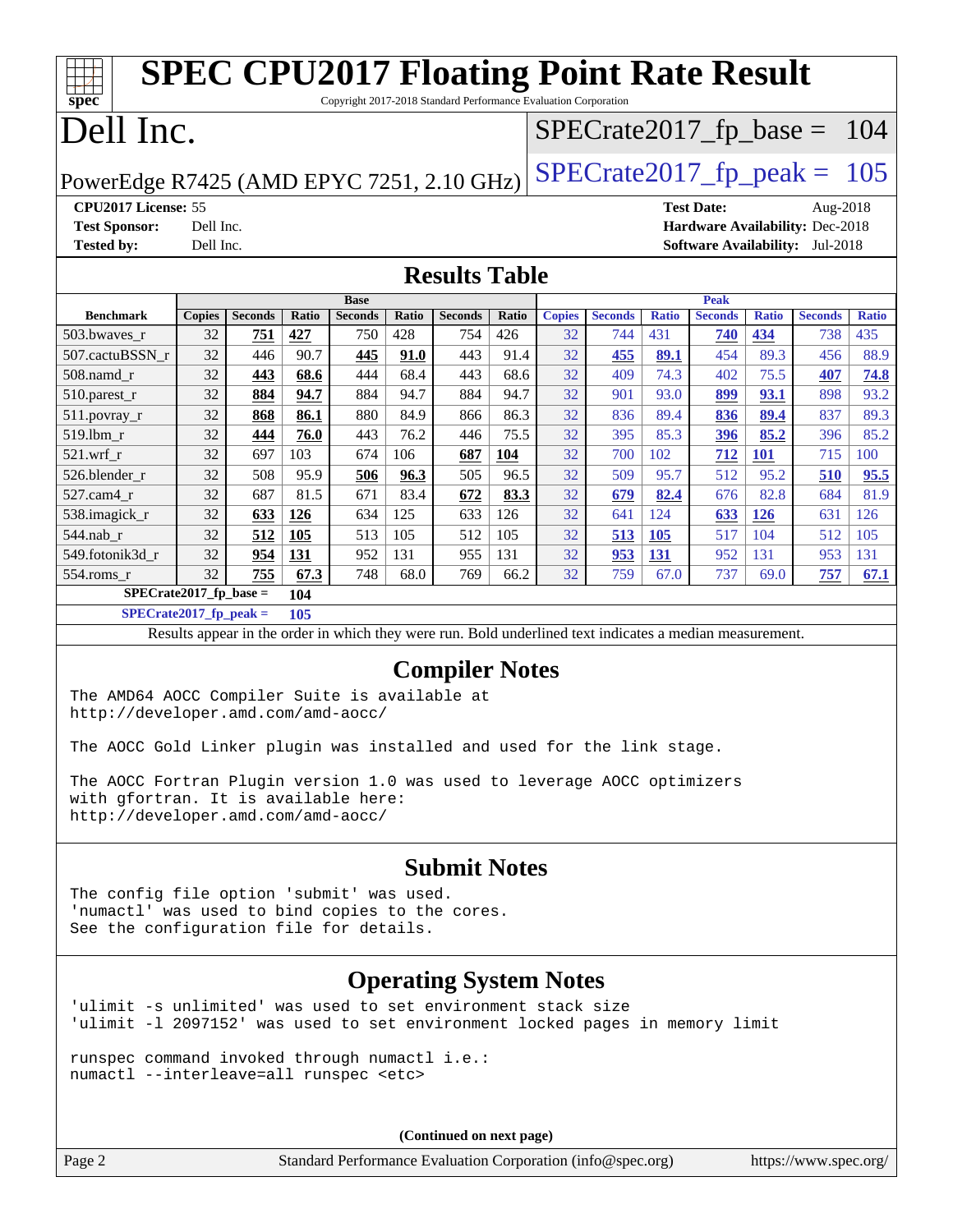# **[spec](http://www.spec.org/)**

# **[SPEC CPU2017 Floating Point Rate Result](http://www.spec.org/auto/cpu2017/Docs/result-fields.html#SPECCPU2017FloatingPointRateResult)**

Copyright 2017-2018 Standard Performance Evaluation Corporation

# Dell Inc.

[SPECrate2017\\_fp\\_base =](http://www.spec.org/auto/cpu2017/Docs/result-fields.html#SPECrate2017fpbase) 104

PowerEdge R7425 (AMD EPYC 7251, 2.10 GHz)  $\text{SPECrate2017\_fp\_peak} = 105$ 

**[Tested by:](http://www.spec.org/auto/cpu2017/Docs/result-fields.html#Testedby)** Dell Inc. **[Software Availability:](http://www.spec.org/auto/cpu2017/Docs/result-fields.html#SoftwareAvailability)** Jul-2018

**[CPU2017 License:](http://www.spec.org/auto/cpu2017/Docs/result-fields.html#CPU2017License)** 55 **[Test Date:](http://www.spec.org/auto/cpu2017/Docs/result-fields.html#TestDate)** Aug-2018 **[Test Sponsor:](http://www.spec.org/auto/cpu2017/Docs/result-fields.html#TestSponsor)** Dell Inc. **[Hardware Availability:](http://www.spec.org/auto/cpu2017/Docs/result-fields.html#HardwareAvailability)** Dec-2018

#### **[Operating System Notes \(Continued\)](http://www.spec.org/auto/cpu2017/Docs/result-fields.html#OperatingSystemNotes)**

Set dirty\_ratio=8 to limit dirty cache to 8% of memory Set swappiness=1 to swap only if necessary Set zone\_reclaim\_mode=1 to free local node memory and avoid remote memory sync then drop\_caches=3 to reset caches before invoking runcpu

dirty\_ratio, swappiness, zone\_reclaim\_mode and drop\_caches were all set using privileged echo (e.g. echo 1 > /proc/sys/vm/swappiness).

Transparent huge pages were enabled for this run (OS default)

#### **[General Notes](http://www.spec.org/auto/cpu2017/Docs/result-fields.html#GeneralNotes)**

Environment variables set by runcpu before the start of the run: LD\_LIBRARY\_PATH = "/home/cpu2017-1.0.5/amd1704-rate-libs-revD/64;/home/cpu2017-1.0.5/amd1704-rate-libs-revD/32:" MALLOC\_CONF = "lg\_chunk:28"

Binaries were compiled on a system with 2x AMD EPYC 7601 CPU + 512GB Memory using RHEL 7.4 NA: The test sponsor attests, as of date of publication, that CVE-2017-5754 (Meltdown) is mitigated in the system as tested and documented. Yes: The test sponsor attests, as of date of publication, that CVE-2017-5753 (Spectre variant 1) is mitigated in the system as tested and documented. Yes: The test sponsor attests, as of date of publication, that CVE-2017-5715 (Spectre variant 2) is mitigated in the system as tested and documented.

jemalloc: configured and built with GCC v4.8.5 in RHEL v7.2 under default conditions. jemalloc: sources available from jemalloc.net or <https://github.com/jemalloc/jemalloc/releases> jemalloc uses environment variable MALLOC\_CONF with values narenas and lg\_chunk: narenas: sets the maximum number of arenas to use for automatic multiplexing of threads and arenas. lg chunk: set the virtual memory chunk size (log base 2). For example, lg\_chunk:21 sets the default chunk size to 2^21 = 2MiB.

### **[Platform Notes](http://www.spec.org/auto/cpu2017/Docs/result-fields.html#PlatformNotes)**

 BIOS settings: Memory Interleaving set to Channel Interleaving Virtualization Technology disabled System Profile set to Custom CPU Power Management set to Maximum Performance Memory Frequency set to Maximum Performance

**(Continued on next page)**

| Page 3 | Standard Performance Evaluation Corporation (info@spec.org) | https://www.spec.org/ |
|--------|-------------------------------------------------------------|-----------------------|
|--------|-------------------------------------------------------------|-----------------------|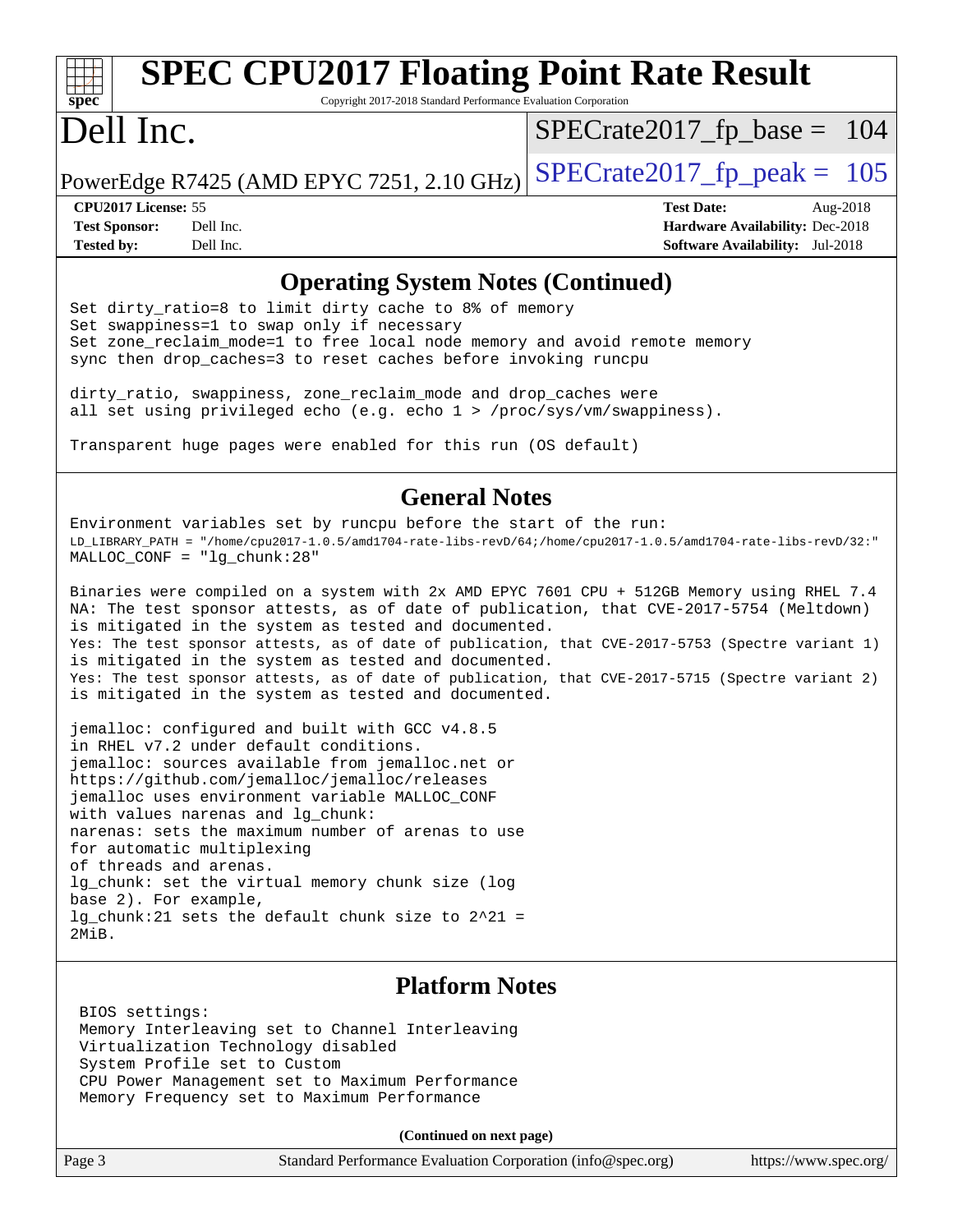| spec                                                                                                                                                                                                                                                                                                                                                                                           | Copyright 2017-2018 Standard Performance Evaluation Corporation                                                                                                                                                                     | <b>SPEC CPU2017 Floating Point Rate Result</b> |                                                                                              |
|------------------------------------------------------------------------------------------------------------------------------------------------------------------------------------------------------------------------------------------------------------------------------------------------------------------------------------------------------------------------------------------------|-------------------------------------------------------------------------------------------------------------------------------------------------------------------------------------------------------------------------------------|------------------------------------------------|----------------------------------------------------------------------------------------------|
| Dell Inc.                                                                                                                                                                                                                                                                                                                                                                                      |                                                                                                                                                                                                                                     | $SPECTate2017rfp base = 104$                   |                                                                                              |
| PowerEdge R7425 (AMD EPYC 7251, 2.10 GHz)                                                                                                                                                                                                                                                                                                                                                      |                                                                                                                                                                                                                                     | $SPECrate2017_fp\_peak = 105$                  |                                                                                              |
| CPU2017 License: 55<br><b>Test Sponsor:</b><br>Dell Inc.<br>Dell Inc.<br><b>Tested by:</b>                                                                                                                                                                                                                                                                                                     |                                                                                                                                                                                                                                     | <b>Test Date:</b>                              | Aug-2018<br><b>Hardware Availability: Dec-2018</b><br><b>Software Availability:</b> Jul-2018 |
|                                                                                                                                                                                                                                                                                                                                                                                                |                                                                                                                                                                                                                                     |                                                |                                                                                              |
| Turbo Boost enabled                                                                                                                                                                                                                                                                                                                                                                            | <b>Platform Notes (Continued)</b>                                                                                                                                                                                                   |                                                |                                                                                              |
| C States set to Autonomous<br>Memory Patrol Scrub disabled<br>Memory Refresh Rate set to 1x<br>PCI ASPM L1 Link Power Management disabled<br>Determinism Slider set to Power Determinism<br>Sysinfo program /home/cpu2017-1.0.5/bin/sysinfo<br>Rev: r5974 of 2018-05-19 9bcde8f2999c33d61f64985e45859ea9<br>running on linux-yyi5 Sun Aug 5 21:59:36 2018                                      |                                                                                                                                                                                                                                     |                                                |                                                                                              |
| SUT (System Under Test) info as seen by some common utilities.<br>For more information on this section, see<br>https://www.spec.org/cpu2017/Docs/config.html#sysinfo                                                                                                                                                                                                                           |                                                                                                                                                                                                                                     |                                                |                                                                                              |
| From /proc/cpuinfo<br>model name: AMD EPYC 7251 8-Core Processor<br>"physical id"s (chips)<br>32 "processors"<br>cores, siblings (Caution: counting these is hw and system dependent. The following<br>excerpts from /proc/cpuinfo might not be reliable. Use with caution.)<br>cpu cores : 8<br>siblings : 16<br>physical 0: cores 0 8 12 16 20 24 28<br>physical 1: cores 0 8 12 16 20 24 28 |                                                                                                                                                                                                                                     |                                                |                                                                                              |
| From lscpu:<br>Architecture:<br>$CPU$ op-mode( $s$ ):<br>Byte Order:<br>CPU(s):<br>On-line $CPU(s)$ list:<br>Thread(s) per core:<br>Core(s) per socket:<br>Socket(s):<br>NUMA node(s):<br>Vendor ID:<br>CPU family:<br>Model:<br>Model name:<br>Stepping:<br>CPU MHz:<br>BogoMIPS:<br>Virtualization:<br>L1d cache:<br>Lli cache:<br>L2 cache:<br>L3 cache:                                    | x86_64<br>$32$ -bit, $64$ -bit<br>Little Endian<br>32<br>$0 - 31$<br>2<br>8<br>2<br>8<br>AuthenticAMD<br>23<br>$\mathbf{1}$<br>AMD EPYC 7251 8-Core Processor<br>2<br>2095.923<br>4191.84<br>$AMD-V$<br>32K<br>64K<br>512K<br>4096K |                                                |                                                                                              |
|                                                                                                                                                                                                                                                                                                                                                                                                | (Continued on next page)                                                                                                                                                                                                            |                                                |                                                                                              |
| Page 4                                                                                                                                                                                                                                                                                                                                                                                         | Standard Performance Evaluation Corporation (info@spec.org)                                                                                                                                                                         |                                                | https://www.spec.org/                                                                        |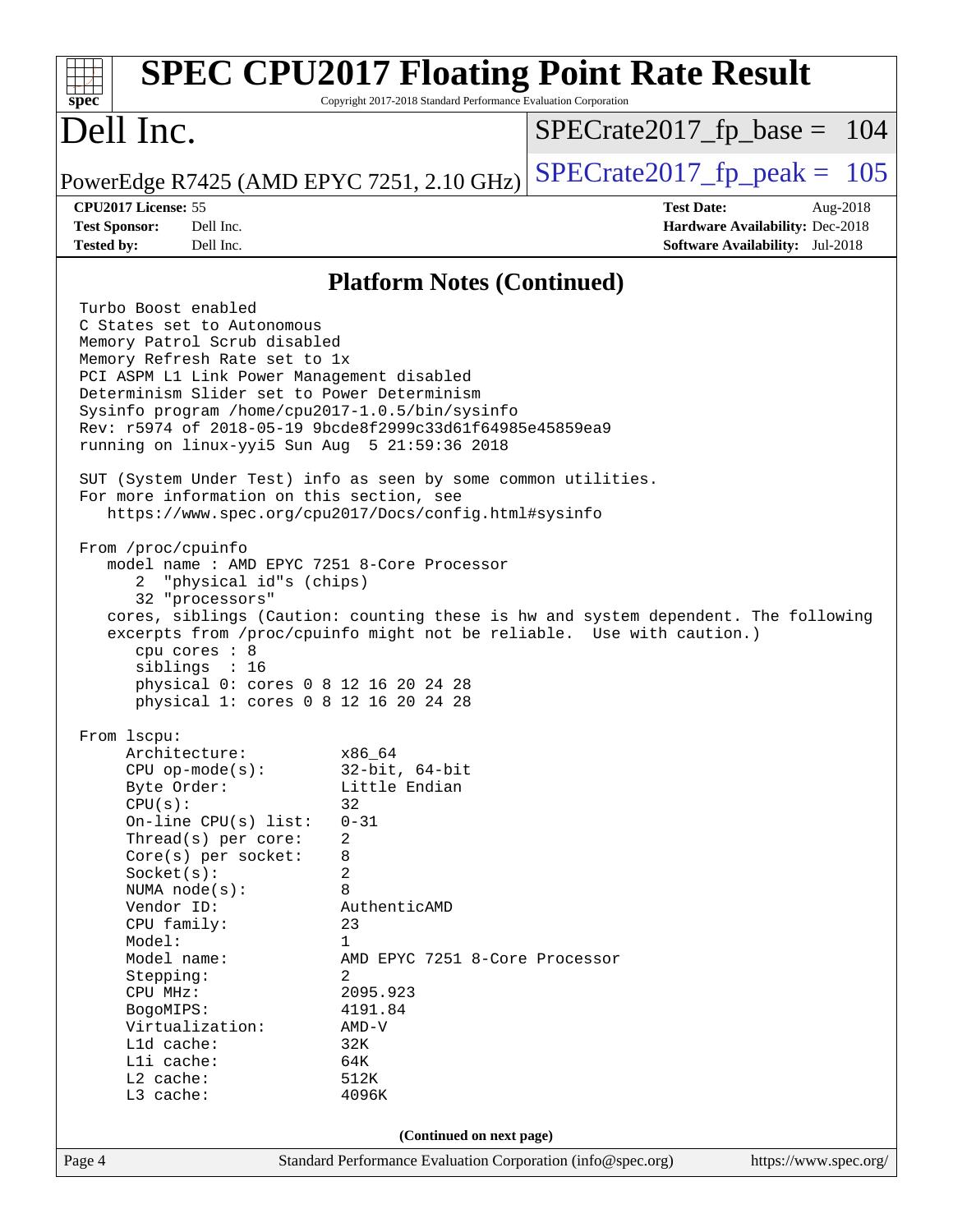| <b>SPEC CPU2017 Floating Point Rate Result</b><br>Copyright 2017-2018 Standard Performance Evaluation Corporation<br>$spec^*$                                                                                                                                                                                                                                                                                                                                                                                                                                                                                                                                                                                                                                                                                                                                                                                                                                                                                                                                                                                                                                                                                                                                                                                                                                                                                                                                                                                                                                                                                                                                                                                                                                                                                                         |                                                                                                                               |
|---------------------------------------------------------------------------------------------------------------------------------------------------------------------------------------------------------------------------------------------------------------------------------------------------------------------------------------------------------------------------------------------------------------------------------------------------------------------------------------------------------------------------------------------------------------------------------------------------------------------------------------------------------------------------------------------------------------------------------------------------------------------------------------------------------------------------------------------------------------------------------------------------------------------------------------------------------------------------------------------------------------------------------------------------------------------------------------------------------------------------------------------------------------------------------------------------------------------------------------------------------------------------------------------------------------------------------------------------------------------------------------------------------------------------------------------------------------------------------------------------------------------------------------------------------------------------------------------------------------------------------------------------------------------------------------------------------------------------------------------------------------------------------------------------------------------------------------|-------------------------------------------------------------------------------------------------------------------------------|
| Dell Inc.                                                                                                                                                                                                                                                                                                                                                                                                                                                                                                                                                                                                                                                                                                                                                                                                                                                                                                                                                                                                                                                                                                                                                                                                                                                                                                                                                                                                                                                                                                                                                                                                                                                                                                                                                                                                                             | $SPECrate2017_fp\_base = 104$                                                                                                 |
| PowerEdge R7425 (AMD EPYC 7251, 2.10 GHz)                                                                                                                                                                                                                                                                                                                                                                                                                                                                                                                                                                                                                                                                                                                                                                                                                                                                                                                                                                                                                                                                                                                                                                                                                                                                                                                                                                                                                                                                                                                                                                                                                                                                                                                                                                                             | $SPECTate2017$ _fp_peak = 105                                                                                                 |
| CPU2017 License: 55<br><b>Test Sponsor:</b><br>Dell Inc.<br><b>Tested by:</b><br>Dell Inc.                                                                                                                                                                                                                                                                                                                                                                                                                                                                                                                                                                                                                                                                                                                                                                                                                                                                                                                                                                                                                                                                                                                                                                                                                                                                                                                                                                                                                                                                                                                                                                                                                                                                                                                                            | <b>Test Date:</b><br>Aug-2018<br>Hardware Availability: Dec-2018<br><b>Software Availability:</b> Jul-2018                    |
| <b>Platform Notes (Continued)</b>                                                                                                                                                                                                                                                                                                                                                                                                                                                                                                                                                                                                                                                                                                                                                                                                                                                                                                                                                                                                                                                                                                                                                                                                                                                                                                                                                                                                                                                                                                                                                                                                                                                                                                                                                                                                     |                                                                                                                               |
| 0, 8, 16, 24<br>NUMA $node0$ $CPU(s)$ :<br>2, 10, 18, 26<br>NUMA $node1$ $CPU(s)$ :<br>NUMA $node2$ $CPU(s):$<br>4, 12, 20, 28<br>NUMA node3 CPU(s):<br>6, 14, 22, 30<br>NUMA $node4$ $CPU(s):$<br>1,9,17,25<br>NUMA $node5$ $CPU(s):$<br>3, 11, 19, 27<br>NUMA node6 CPU(s):<br>5, 13, 21, 29<br>7, 15, 23, 31<br>NUMA $node7$ $CPU(s):$<br>Flags:<br>pat pse36 clflush mmx fxsr sse sse2 ht syscall nx mmxext fxsr_opt pdpe1gb rdtscp lm<br>constant_tsc rep_good nopl nonstop_tsc extd_apicid amd_dcm aperfmperf eagerfpu pni<br>pclmulqdq monitor ssse3 fma cx16 sse4_1 sse4_2 movbe popcnt aes xsave avx f16c<br>rdrand lahf_lm cmp_legacy svm extapic cr8_legacy abm sse4a misalignsse 3dnowprefetch<br>osvw skinit wdt tce topoext perfctr_core perfctr_nb bpext perfctr_12 mwaitx arat cpb<br>hw_pstate retpoline retpoline_amd npt lbrv svm_lock nrip_save tsc_scale vmcb_clean<br>flushbyasid decodeassists pausefilter pfthreshold vmmcall avic fsgsbase bmil avx2<br>smep bmi2 rdseed adx smap clflushopt sha_ni xsaveopt xsavec xgetbvl clzero irperf<br>ibpb overflow_recov succor smca<br>/proc/cpuinfo cache data<br>cache size : 512 KB<br>From numactl --hardware<br>physical chip.<br>$available: 8 nodes (0-7)$<br>node 0 cpus: 0 8 16 24<br>node 0 size: 128687 MB<br>node 0 free: 128536 MB<br>node 1 cpus: 2 10 18 26<br>node 1 size: 129020 MB<br>node 1 free: 128881 MB<br>node 2 cpus: 4 12 20 28<br>node 2 size: 129020 MB<br>node 2 free: 128878 MB<br>node 3 cpus: 6 14 22 30<br>node 3 size: 129020 MB<br>node 3 free: 128879 MB<br>node 4 cpus: 1 9 17 25<br>node 4 size: 129020 MB<br>node 4 free: 128875 MB<br>node 5 cpus: 3 11 19 27<br>node 5 size: 129020 MB<br>node 5 free: 128853 MB<br>node 6 cpus: 5 13 21 29<br>node 6 size: 129020 MB<br>node 6 free: 128868 MB<br>node 7 cpus: 7 15 23 31 | fpu vme de pse tsc msr pae mce cx8 apic sep mtrr pge mca cmov<br>WARNING: a numactl 'node' might or might not correspond to a |
| (Continued on next page)                                                                                                                                                                                                                                                                                                                                                                                                                                                                                                                                                                                                                                                                                                                                                                                                                                                                                                                                                                                                                                                                                                                                                                                                                                                                                                                                                                                                                                                                                                                                                                                                                                                                                                                                                                                                              |                                                                                                                               |
| Standard Performance Evaluation Corporation (info@spec.org)<br>Page 5                                                                                                                                                                                                                                                                                                                                                                                                                                                                                                                                                                                                                                                                                                                                                                                                                                                                                                                                                                                                                                                                                                                                                                                                                                                                                                                                                                                                                                                                                                                                                                                                                                                                                                                                                                 | https://www.spec.org/                                                                                                         |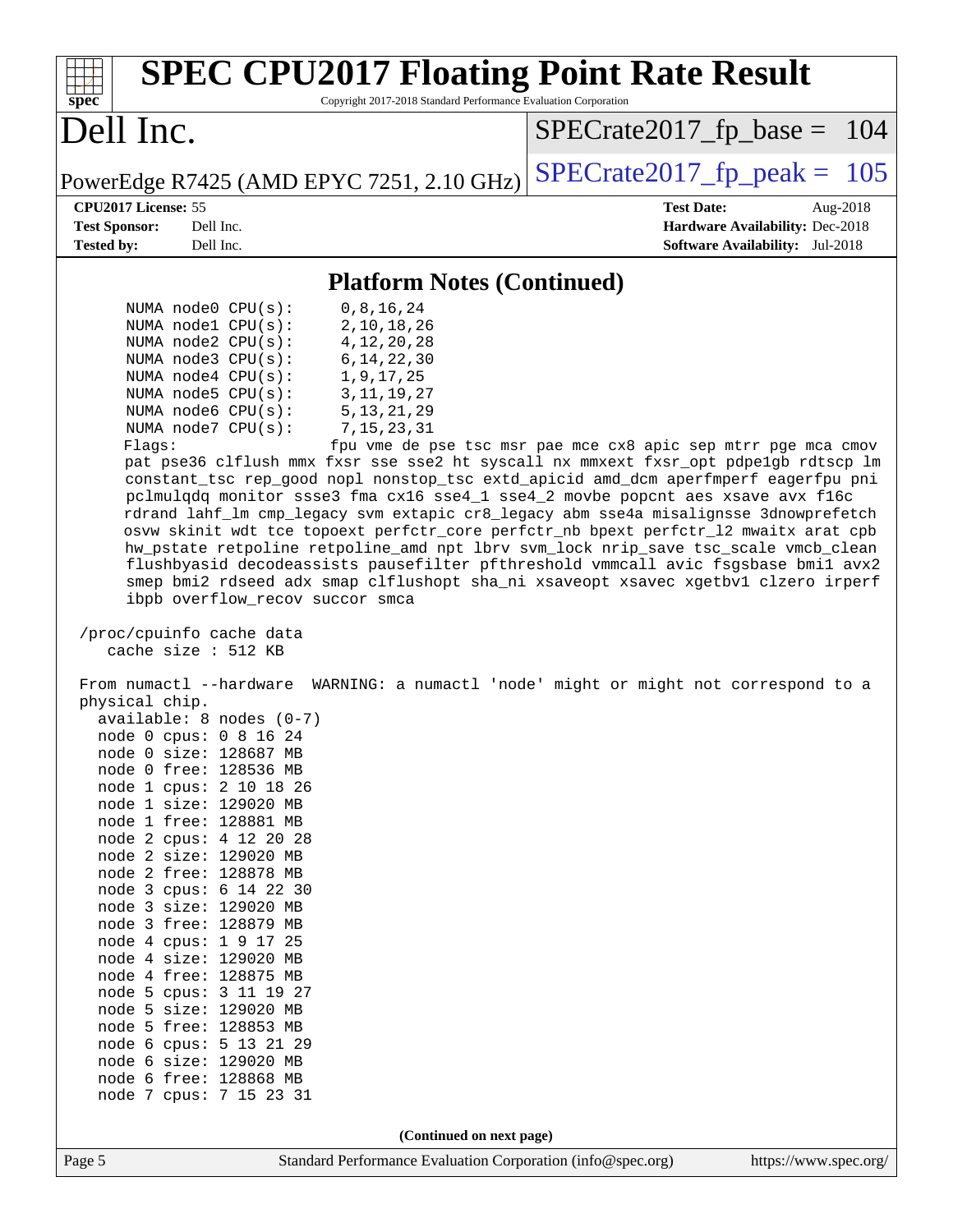| spec <sup>®</sup>                                                                                                                                                                    |                                                                                                                                                                                                                                                                                                                                                                                                            | Copyright 2017-2018 Standard Performance Evaluation Corporation | <b>SPEC CPU2017 Floating Point Rate Result</b>                                                                                                         |  |
|--------------------------------------------------------------------------------------------------------------------------------------------------------------------------------------|------------------------------------------------------------------------------------------------------------------------------------------------------------------------------------------------------------------------------------------------------------------------------------------------------------------------------------------------------------------------------------------------------------|-----------------------------------------------------------------|--------------------------------------------------------------------------------------------------------------------------------------------------------|--|
| Dell Inc.                                                                                                                                                                            |                                                                                                                                                                                                                                                                                                                                                                                                            |                                                                 | $SPECrate2017_fp\_base = 104$                                                                                                                          |  |
|                                                                                                                                                                                      | PowerEdge R7425 (AMD EPYC 7251, 2.10 GHz)                                                                                                                                                                                                                                                                                                                                                                  |                                                                 | $SPECrate2017rfp peak = 105$                                                                                                                           |  |
| CPU2017 License: 55                                                                                                                                                                  |                                                                                                                                                                                                                                                                                                                                                                                                            |                                                                 | <b>Test Date:</b><br>Aug-2018                                                                                                                          |  |
| <b>Test Sponsor:</b><br><b>Tested by:</b>                                                                                                                                            | Dell Inc.<br>Dell Inc.                                                                                                                                                                                                                                                                                                                                                                                     |                                                                 | Hardware Availability: Dec-2018<br><b>Software Availability:</b> Jul-2018                                                                              |  |
|                                                                                                                                                                                      |                                                                                                                                                                                                                                                                                                                                                                                                            |                                                                 |                                                                                                                                                        |  |
|                                                                                                                                                                                      |                                                                                                                                                                                                                                                                                                                                                                                                            | <b>Platform Notes (Continued)</b>                               |                                                                                                                                                        |  |
|                                                                                                                                                                                      | node 7 size: 129019 MB<br>node 7 free: 128883 MB                                                                                                                                                                                                                                                                                                                                                           |                                                                 |                                                                                                                                                        |  |
| node distances:                                                                                                                                                                      |                                                                                                                                                                                                                                                                                                                                                                                                            |                                                                 |                                                                                                                                                        |  |
| node<br>$\mathbf 0$                                                                                                                                                                  | $\mathbf{1}$<br>2<br>3<br>4 5<br>6                                                                                                                                                                                                                                                                                                                                                                         | 7                                                               |                                                                                                                                                        |  |
| 0:<br>10                                                                                                                                                                             | 16 16 16<br>28  28  22                                                                                                                                                                                                                                                                                                                                                                                     | 28                                                              |                                                                                                                                                        |  |
| 1:<br>16                                                                                                                                                                             | 10 16<br>16<br>28<br>28<br>28                                                                                                                                                                                                                                                                                                                                                                              | 22                                                              |                                                                                                                                                        |  |
| 2:<br>16<br>3:                                                                                                                                                                       | 16 10<br>16<br>22<br>28<br>28                                                                                                                                                                                                                                                                                                                                                                              | 28                                                              |                                                                                                                                                        |  |
| 16<br>28<br>4 :                                                                                                                                                                      | 22<br>28<br>16 16<br>10<br>28<br>28 22 28<br>10<br>16<br>16                                                                                                                                                                                                                                                                                                                                                | 28<br>16                                                        |                                                                                                                                                        |  |
| 5:<br>28                                                                                                                                                                             | 28 22<br>16<br>28<br>10<br>16                                                                                                                                                                                                                                                                                                                                                                              | 16                                                              |                                                                                                                                                        |  |
| 6:<br>22                                                                                                                                                                             | 28<br>28 28<br>16 16<br>10                                                                                                                                                                                                                                                                                                                                                                                 | 16                                                              |                                                                                                                                                        |  |
| 7:<br>28                                                                                                                                                                             | 22<br>28<br>28<br>16<br>16<br>16                                                                                                                                                                                                                                                                                                                                                                           | 10                                                              |                                                                                                                                                        |  |
| From /proc/meminfo<br>MemTotal:<br>HugePages_Total:<br>Hugepagesize:<br>/usr/bin/lsb_release -d<br>SuSE-release:<br>$VERSION = 12$<br>os-release:<br>NAME="SLES"<br>ID="sles"        | 1056597308 kB<br>0<br>2048 kB<br>SUSE Linux Enterprise Server 12 SP3<br>From /etc/*release* /etc/*version*<br>SUSE Linux Enterprise Server 12 (x86_64)<br>PATCHLEVEL = 3<br># Please check /etc/os-release for details about this release.<br>VERSION="12-SP3"<br>VERSION_ID="12.3"<br>PRETTY_NAME="SUSE Linux Enterprise Server 12 SP3"<br>ANSI_COLOR="0;32"<br>$CPE\_NAME = "cpe://o:suse: sles:12:sp3"$ |                                                                 | # This file is deprecated and will be removed in a future service pack or release.                                                                     |  |
| uname $-a$ :<br>Linux linux-yyi5 4.4.126-94.22-default #1 SMP Wed Apr 11 07:45:03 UTC 2018 (9649989)<br>x86_64 x86_64 x86_64 GNU/Linux<br>Kernel self-reported vulnerability status: |                                                                                                                                                                                                                                                                                                                                                                                                            |                                                                 |                                                                                                                                                        |  |
| CVE-2017-5754 (Meltdown):                                                                                                                                                            |                                                                                                                                                                                                                                                                                                                                                                                                            | Not affected                                                    | CVE-2017-5753 (Spectre variant 1): Mitigation: __user pointer sanitization<br>CVE-2017-5715 (Spectre variant 2): Mitigation: Full AMD retpoline + IBPB |  |
|                                                                                                                                                                                      |                                                                                                                                                                                                                                                                                                                                                                                                            | (Continued on next page)                                        |                                                                                                                                                        |  |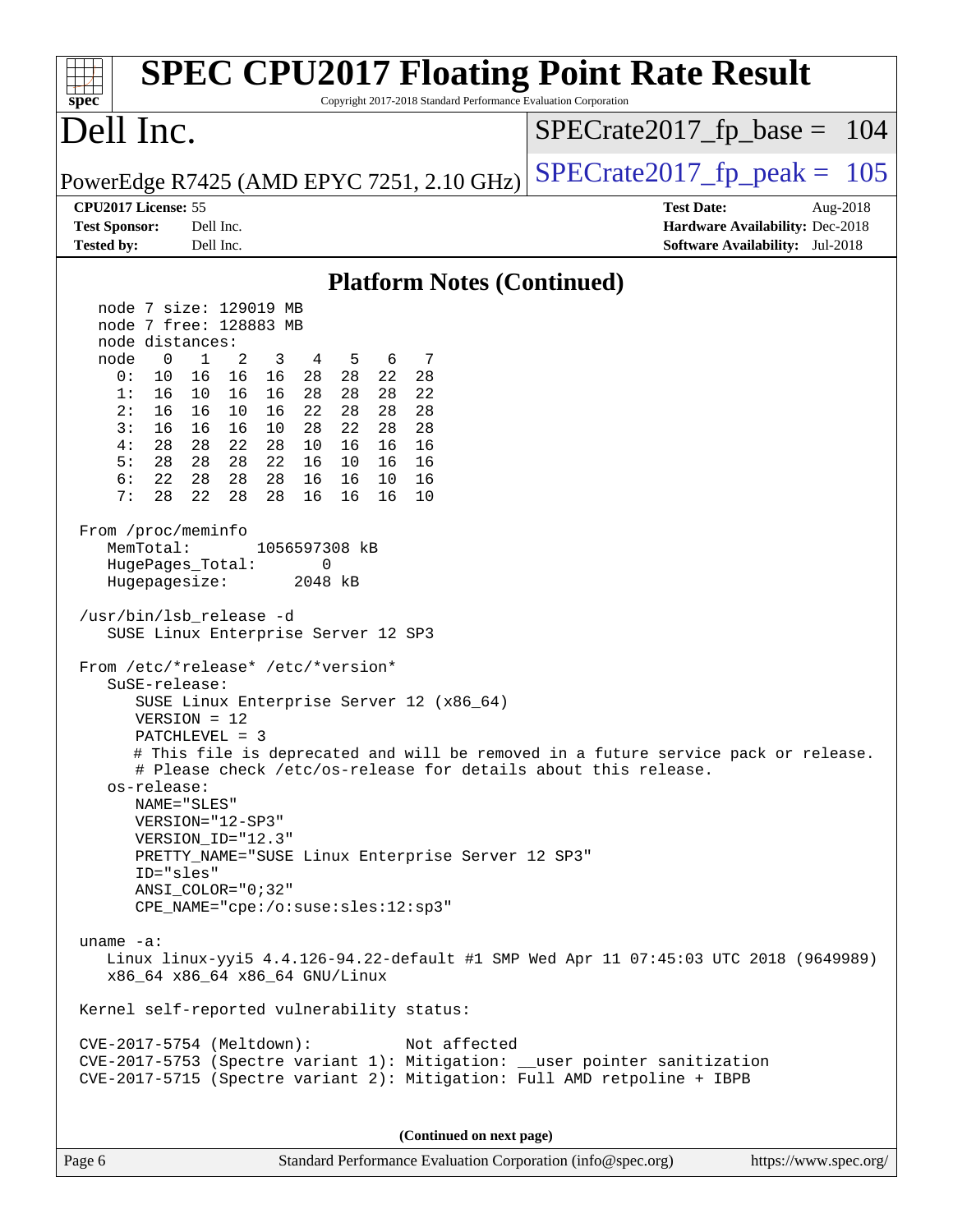| <b>SPEC CPU2017 Floating Point Rate Result</b><br>spec<br>Copyright 2017-2018 Standard Performance Evaluation Corporation                                                                                                                                                                                                                                                                         |                                                                           |  |  |  |  |
|---------------------------------------------------------------------------------------------------------------------------------------------------------------------------------------------------------------------------------------------------------------------------------------------------------------------------------------------------------------------------------------------------|---------------------------------------------------------------------------|--|--|--|--|
| Dell Inc.                                                                                                                                                                                                                                                                                                                                                                                         | $SPECrate2017_fp\_base = 104$                                             |  |  |  |  |
| PowerEdge R7425 (AMD EPYC 7251, 2.10 GHz)                                                                                                                                                                                                                                                                                                                                                         | $SPECrate2017_fp\_peak = 105$                                             |  |  |  |  |
| CPU2017 License: 55                                                                                                                                                                                                                                                                                                                                                                               | <b>Test Date:</b><br>Aug-2018                                             |  |  |  |  |
| <b>Test Sponsor:</b><br>Dell Inc.<br><b>Tested by:</b><br>Dell Inc.                                                                                                                                                                                                                                                                                                                               | Hardware Availability: Dec-2018<br><b>Software Availability:</b> Jul-2018 |  |  |  |  |
| <b>Platform Notes (Continued)</b>                                                                                                                                                                                                                                                                                                                                                                 |                                                                           |  |  |  |  |
| run-level $3$ Aug $5$ 12:34                                                                                                                                                                                                                                                                                                                                                                       |                                                                           |  |  |  |  |
| SPEC is set to: /home/cpu2017-1.0.5<br>Type Size Used Avail Use% Mounted on<br>Filesystem<br>/dev/nvme0n1p4 xfs<br>703G<br>19G 684G<br>3% /home                                                                                                                                                                                                                                                   |                                                                           |  |  |  |  |
| Additional information from dmidecode follows. WARNING: Use caution when you interpret<br>this section. The 'dmidecode' program reads system data which is "intended to allow<br>hardware to be accurately determined", but the intent may not be met, as there are<br>frequent changes to hardware, firmware, and the "DMTF SMBIOS" standard.<br>BIOS Dell Inc. 62.5.1 [MaxPerf C_En] 05/21/2018 |                                                                           |  |  |  |  |
| Memory:<br>16x 80CE863280CE M386A8K40BM2-CTD 64 GB 4 rank 2666, configured at 2400<br>16x Not Specified Not Specified                                                                                                                                                                                                                                                                             |                                                                           |  |  |  |  |
| (End of data from sysinfo program)                                                                                                                                                                                                                                                                                                                                                                |                                                                           |  |  |  |  |
| <b>Compiler Version Notes</b>                                                                                                                                                                                                                                                                                                                                                                     |                                                                           |  |  |  |  |
| 519.1bm_r(base, peak) 538.imagick_r(base, peak) 544.nab_r(base, peak)<br>CC.                                                                                                                                                                                                                                                                                                                      |                                                                           |  |  |  |  |
| AOCC.LLVM.4.0.0.B35.2017_04_26 clang version 4.0.0 (CLANG:) (based on LLVM<br>AOCC.LLVM.4.0.0.B35.2017_04_26)<br>Target: x86_64-unknown-linux-gnu                                                                                                                                                                                                                                                 |                                                                           |  |  |  |  |
| Thread model: posix<br>InstalledDir: /root/work/compilers/AOCC-1.0-Compiler/bin                                                                                                                                                                                                                                                                                                                   |                                                                           |  |  |  |  |
| CXXC 508.namd_r(base, peak) 510.parest_r(base, peak)                                                                                                                                                                                                                                                                                                                                              |                                                                           |  |  |  |  |
| AOCC.LLVM.4.0.0.B35.2017_04_26 clang version 4.0.0 (CLANG:) (based on LLVM<br>AOCC.LLVM.4.0.0.B35.2017_04_26)<br>Target: x86_64-unknown-linux-gnu                                                                                                                                                                                                                                                 |                                                                           |  |  |  |  |
| Thread model: posix<br>InstalledDir: /root/work/compilers/AOCC-1.0-Compiler/bin                                                                                                                                                                                                                                                                                                                   |                                                                           |  |  |  |  |
| CC 511.povray_r(base, peak) 526.blender_r(base, peak)                                                                                                                                                                                                                                                                                                                                             |                                                                           |  |  |  |  |
| AOCC.LLVM.4.0.0.B35.2017_04_26 clang version 4.0.0 (CLANG:) (based on LLVM<br>AOCC.LLVM.4.0.0.B35.2017_04_26)<br>Target: x86_64-unknown-linux-gnu<br>Thread model: posix                                                                                                                                                                                                                          |                                                                           |  |  |  |  |
| (Continued on next page)                                                                                                                                                                                                                                                                                                                                                                          |                                                                           |  |  |  |  |
| Page 7<br>Standard Performance Evaluation Corporation (info@spec.org)                                                                                                                                                                                                                                                                                                                             | https://www.spec.org/                                                     |  |  |  |  |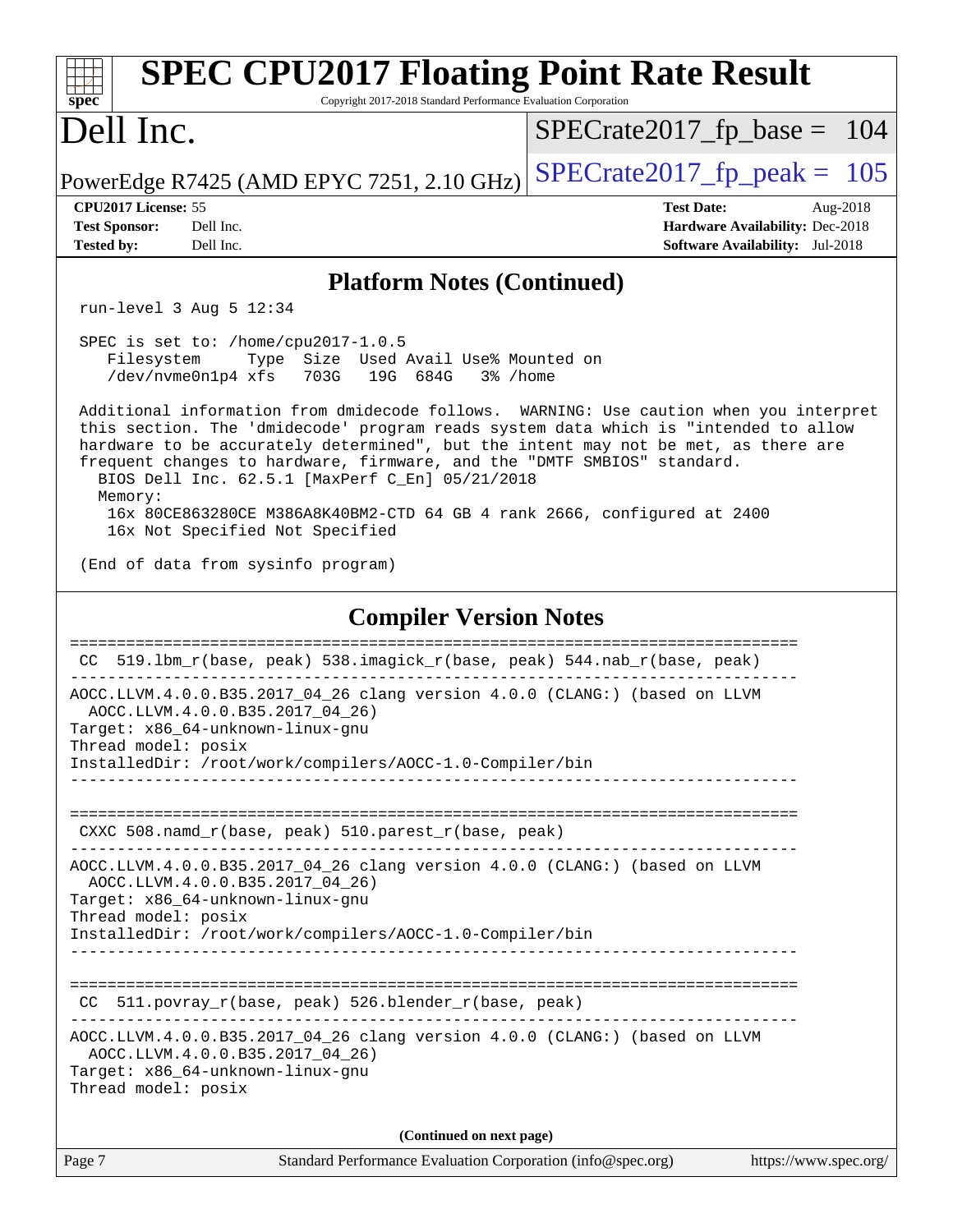#### **[spec](http://www.spec.org/) [SPEC CPU2017 Floating Point Rate Result](http://www.spec.org/auto/cpu2017/Docs/result-fields.html#SPECCPU2017FloatingPointRateResult)** Copyright 2017-2018 Standard Performance Evaluation Corporation Dell Inc. PowerEdge R7425 (AMD EPYC 7251, 2.10 GHz)  $\text{SPECrate2017\_fp\_peak} = 105$ [SPECrate2017\\_fp\\_base =](http://www.spec.org/auto/cpu2017/Docs/result-fields.html#SPECrate2017fpbase) 104 **[CPU2017 License:](http://www.spec.org/auto/cpu2017/Docs/result-fields.html#CPU2017License)** 55 **[Test Date:](http://www.spec.org/auto/cpu2017/Docs/result-fields.html#TestDate)** Aug-2018 **[Test Sponsor:](http://www.spec.org/auto/cpu2017/Docs/result-fields.html#TestSponsor)** Dell Inc. **[Hardware Availability:](http://www.spec.org/auto/cpu2017/Docs/result-fields.html#HardwareAvailability)** Dec-2018 **[Tested by:](http://www.spec.org/auto/cpu2017/Docs/result-fields.html#Testedby)** Dell Inc. **[Software Availability:](http://www.spec.org/auto/cpu2017/Docs/result-fields.html#SoftwareAvailability)** Jul-2018 **[Compiler Version Notes \(Continued\)](http://www.spec.org/auto/cpu2017/Docs/result-fields.html#CompilerVersionNotes)** InstalledDir: /root/work/compilers/AOCC-1.0-Compiler/bin AOCC.LLVM.4.0.0.B35.2017\_04\_26 clang version 4.0.0 (CLANG:) (based on LLVM AOCC.LLVM.4.0.0.B35.2017\_04\_26) Target: x86\_64-unknown-linux-gnu Thread model: posix InstalledDir: /root/work/compilers/AOCC-1.0-Compiler/bin ------------------------------------------------------------------------------ ============================================================================== FC 507.cactuBSSN\_r(base, peak) AOCC.LLVM.4.0.0.B35.2017\_04\_26 clang version 4.0.0 (CLANG:) (based on LLVM AOCC.LLVM.4.0.0.B35.2017\_04\_26) Target: x86\_64-unknown-linux-gnu Thread model: posix InstalledDir: /root/work/compilers/AOCC-1.0-Compiler/bin AOCC.LLVM.4.0.0.B35.2017\_04\_26 clang version 4.0.0 (CLANG:) (based on LLVM AOCC.LLVM.4.0.0.B35.2017\_04\_26) Target: x86\_64-unknown-linux-gnu Thread model: posix InstalledDir: /root/work/compilers/AOCC-1.0-Compiler/bin GNU Fortran (GCC) 4.8.2 Copyright (C) 2013 Free Software Foundation, Inc. GNU Fortran comes with NO WARRANTY, to the extent permitted by law. You may redistribute copies of GNU Fortran under the terms of the GNU General Public License. For more information about these matters, see the file named COPYING ------------------------------------------------------------------------------ ============================================================================== FC 503.bwaves\_r(base, peak) 549.fotonik3d\_r(base, peak) 554.roms\_r(base, peak) ------------------------------------------------------------------------------ GNU Fortran (GCC) 4.8.2 Copyright (C) 2013 Free Software Foundation, Inc. GNU Fortran comes with NO WARRANTY, to the extent permitted by law. You may redistribute copies of GNU Fortran under the terms of the GNU General Public License. For more information about these matters, see the file named COPYING ------------------------------------------------------------------------------ ============================================================================== CC 521.wrf\_r(base, peak) 527.cam4\_r(base, peak)

------------------------------------------------------------------------------

GNU Fortran (GCC) 4.8.2 Copyright (C) 2013 Free Software Foundation, Inc. GNU Fortran comes with NO WARRANTY, to the extent permitted by law.

**(Continued on next page)**

Page 8 Standard Performance Evaluation Corporation [\(info@spec.org\)](mailto:info@spec.org) <https://www.spec.org/>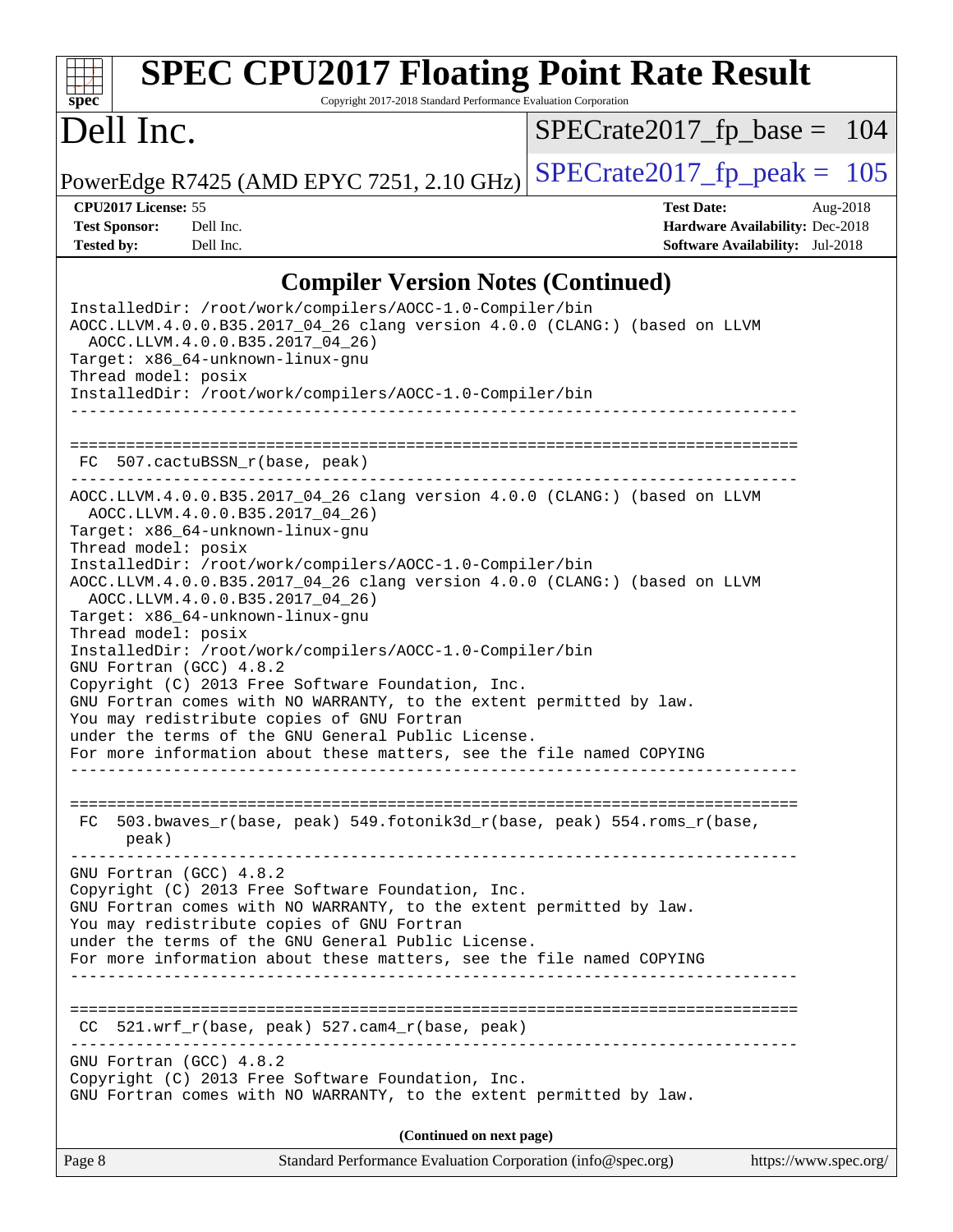#### **[spec](http://www.spec.org/) [SPEC CPU2017 Floating Point Rate Result](http://www.spec.org/auto/cpu2017/Docs/result-fields.html#SPECCPU2017FloatingPointRateResult)** Copyright 2017-2018 Standard Performance Evaluation Corporation Dell Inc. PowerEdge R7425 (AMD EPYC 7251, 2.10 GHz)  $\left|$  [SPECrate2017\\_fp\\_peak =](http://www.spec.org/auto/cpu2017/Docs/result-fields.html#SPECrate2017fppeak) 105 [SPECrate2017\\_fp\\_base =](http://www.spec.org/auto/cpu2017/Docs/result-fields.html#SPECrate2017fpbase) 104 **[CPU2017 License:](http://www.spec.org/auto/cpu2017/Docs/result-fields.html#CPU2017License)** 55 **[Test Date:](http://www.spec.org/auto/cpu2017/Docs/result-fields.html#TestDate)** Aug-2018 **[Test Sponsor:](http://www.spec.org/auto/cpu2017/Docs/result-fields.html#TestSponsor)** Dell Inc. **[Hardware Availability:](http://www.spec.org/auto/cpu2017/Docs/result-fields.html#HardwareAvailability)** Dec-2018 **[Tested by:](http://www.spec.org/auto/cpu2017/Docs/result-fields.html#Testedby)** Dell Inc. **[Software Availability:](http://www.spec.org/auto/cpu2017/Docs/result-fields.html#SoftwareAvailability)** Jul-2018 **[Compiler Version Notes \(Continued\)](http://www.spec.org/auto/cpu2017/Docs/result-fields.html#CompilerVersionNotes)**

You may redistribute copies of GNU Fortran under the terms of the GNU General Public License. For more information about these matters, see the file named COPYING AOCC.LLVM.4.0.0.B35.2017\_04\_26 clang version 4.0.0 (CLANG:) (based on LLVM AOCC.LLVM.4.0.0.B35.2017\_04\_26) Target: x86\_64-unknown-linux-gnu Thread model: posix InstalledDir: /root/work/compilers/AOCC-1.0-Compiler/bin ------------------------------------------------------------------------------

## **[Base Compiler Invocation](http://www.spec.org/auto/cpu2017/Docs/result-fields.html#BaseCompilerInvocation)**

[C benchmarks](http://www.spec.org/auto/cpu2017/Docs/result-fields.html#Cbenchmarks): [clang](http://www.spec.org/cpu2017/results/res2018q4/cpu2017-20181029-09362.flags.html#user_CCbase_Fclang3_a68b77bfed473bd9cdd22529af008e8306c2e3948617c8991604c1a2000ee4a73ef90dd8bc793e105fe4165a625d26dacbda4708d828ad19048918c071b363ec)

[C++ benchmarks:](http://www.spec.org/auto/cpu2017/Docs/result-fields.html#CXXbenchmarks) [clang++](http://www.spec.org/cpu2017/results/res2018q4/cpu2017-20181029-09362.flags.html#user_CXXbase_Fclang3_57a48582e5be507d19b2527b3e7d4f85d9b8669ffc9a8a0dbb9bcf949a918a58bbab411e0c4d14a3922022a3e425a90db94042683824c1806feff4324ca1000d)

[Fortran benchmarks](http://www.spec.org/auto/cpu2017/Docs/result-fields.html#Fortranbenchmarks): [clang](http://www.spec.org/cpu2017/results/res2018q4/cpu2017-20181029-09362.flags.html#user_FCbase_Fclang3_a68b77bfed473bd9cdd22529af008e8306c2e3948617c8991604c1a2000ee4a73ef90dd8bc793e105fe4165a625d26dacbda4708d828ad19048918c071b363ec) [gfortran](http://www.spec.org/cpu2017/results/res2018q4/cpu2017-20181029-09362.flags.html#user_FCbase_aocc-gfortran_128c91a56d61ddb07404721e65b8f9498c31a443dacbd3b7f212891090eca86e2d099b520f75b99e9e8ac4fdec01f4d15f0b65e47123ec4c42b0759045731a1f)

[Benchmarks using both Fortran and C](http://www.spec.org/auto/cpu2017/Docs/result-fields.html#BenchmarksusingbothFortranandC): [clang](http://www.spec.org/cpu2017/results/res2018q4/cpu2017-20181029-09362.flags.html#user_CC_FCbase_Fclang3_a68b77bfed473bd9cdd22529af008e8306c2e3948617c8991604c1a2000ee4a73ef90dd8bc793e105fe4165a625d26dacbda4708d828ad19048918c071b363ec) [gfortran](http://www.spec.org/cpu2017/results/res2018q4/cpu2017-20181029-09362.flags.html#user_CC_FCbase_aocc-gfortran_128c91a56d61ddb07404721e65b8f9498c31a443dacbd3b7f212891090eca86e2d099b520f75b99e9e8ac4fdec01f4d15f0b65e47123ec4c42b0759045731a1f)

[Benchmarks using both C and C++](http://www.spec.org/auto/cpu2017/Docs/result-fields.html#BenchmarksusingbothCandCXX): [clang++](http://www.spec.org/cpu2017/results/res2018q4/cpu2017-20181029-09362.flags.html#user_CC_CXXbase_Fclang3_57a48582e5be507d19b2527b3e7d4f85d9b8669ffc9a8a0dbb9bcf949a918a58bbab411e0c4d14a3922022a3e425a90db94042683824c1806feff4324ca1000d) [clang](http://www.spec.org/cpu2017/results/res2018q4/cpu2017-20181029-09362.flags.html#user_CC_CXXbase_Fclang3_a68b77bfed473bd9cdd22529af008e8306c2e3948617c8991604c1a2000ee4a73ef90dd8bc793e105fe4165a625d26dacbda4708d828ad19048918c071b363ec)

[Benchmarks using Fortran, C, and C++:](http://www.spec.org/auto/cpu2017/Docs/result-fields.html#BenchmarksusingFortranCandCXX) [clang++](http://www.spec.org/cpu2017/results/res2018q4/cpu2017-20181029-09362.flags.html#user_CC_CXX_FCbase_Fclang3_57a48582e5be507d19b2527b3e7d4f85d9b8669ffc9a8a0dbb9bcf949a918a58bbab411e0c4d14a3922022a3e425a90db94042683824c1806feff4324ca1000d) [clang](http://www.spec.org/cpu2017/results/res2018q4/cpu2017-20181029-09362.flags.html#user_CC_CXX_FCbase_Fclang3_a68b77bfed473bd9cdd22529af008e8306c2e3948617c8991604c1a2000ee4a73ef90dd8bc793e105fe4165a625d26dacbda4708d828ad19048918c071b363ec) [gfortran](http://www.spec.org/cpu2017/results/res2018q4/cpu2017-20181029-09362.flags.html#user_CC_CXX_FCbase_aocc-gfortran_128c91a56d61ddb07404721e65b8f9498c31a443dacbd3b7f212891090eca86e2d099b520f75b99e9e8ac4fdec01f4d15f0b65e47123ec4c42b0759045731a1f)

# **[Base Portability Flags](http://www.spec.org/auto/cpu2017/Docs/result-fields.html#BasePortabilityFlags)**

 503.bwaves\_r: [-DSPEC\\_LP64](http://www.spec.org/cpu2017/results/res2018q4/cpu2017-20181029-09362.flags.html#suite_baseEXTRA_PORTABILITY503_bwaves_r_DSPEC_LP64) 507.cactuBSSN\_r: [-DSPEC\\_LP64](http://www.spec.org/cpu2017/results/res2018q4/cpu2017-20181029-09362.flags.html#suite_baseEXTRA_PORTABILITY507_cactuBSSN_r_DSPEC_LP64) 508.namd\_r: [-DSPEC\\_LP64](http://www.spec.org/cpu2017/results/res2018q4/cpu2017-20181029-09362.flags.html#suite_baseEXTRA_PORTABILITY508_namd_r_DSPEC_LP64) 510.parest\_r: [-DSPEC\\_LP64](http://www.spec.org/cpu2017/results/res2018q4/cpu2017-20181029-09362.flags.html#suite_baseEXTRA_PORTABILITY510_parest_r_DSPEC_LP64) 511.povray\_r: [-DSPEC\\_LP64](http://www.spec.org/cpu2017/results/res2018q4/cpu2017-20181029-09362.flags.html#suite_baseEXTRA_PORTABILITY511_povray_r_DSPEC_LP64) 519.lbm\_r: [-DSPEC\\_LP64](http://www.spec.org/cpu2017/results/res2018q4/cpu2017-20181029-09362.flags.html#suite_baseEXTRA_PORTABILITY519_lbm_r_DSPEC_LP64) 521.wrf\_r: [-DSPEC\\_CASE\\_FLAG](http://www.spec.org/cpu2017/results/res2018q4/cpu2017-20181029-09362.flags.html#b521.wrf_r_baseCPORTABILITY_DSPEC_CASE_FLAG) [-fconvert=big-endian](http://www.spec.org/cpu2017/results/res2018q4/cpu2017-20181029-09362.flags.html#user_baseFPORTABILITY521_wrf_r_F-fconvert) [-DSPEC\\_LP64](http://www.spec.org/cpu2017/results/res2018q4/cpu2017-20181029-09362.flags.html#suite_baseEXTRA_PORTABILITY521_wrf_r_DSPEC_LP64) 526.blender\_r: [-funsigned-char](http://www.spec.org/cpu2017/results/res2018q4/cpu2017-20181029-09362.flags.html#user_baseCPORTABILITY526_blender_r_F-funsigned-char) [-D\\_\\_BOOL\\_DEFINED](http://www.spec.org/cpu2017/results/res2018q4/cpu2017-20181029-09362.flags.html#b526.blender_r_baseCXXPORTABILITY_D__BOOL_DEFINED) [-DSPEC\\_LP64](http://www.spec.org/cpu2017/results/res2018q4/cpu2017-20181029-09362.flags.html#suite_baseEXTRA_PORTABILITY526_blender_r_DSPEC_LP64) 527.cam4\_r: [-DSPEC\\_CASE\\_FLAG](http://www.spec.org/cpu2017/results/res2018q4/cpu2017-20181029-09362.flags.html#b527.cam4_r_basePORTABILITY_DSPEC_CASE_FLAG) [-DSPEC\\_LP64](http://www.spec.org/cpu2017/results/res2018q4/cpu2017-20181029-09362.flags.html#suite_baseEXTRA_PORTABILITY527_cam4_r_DSPEC_LP64) 538.imagick\_r: [-DSPEC\\_LP64](http://www.spec.org/cpu2017/results/res2018q4/cpu2017-20181029-09362.flags.html#suite_baseEXTRA_PORTABILITY538_imagick_r_DSPEC_LP64) 544.nab\_r: [-DSPEC\\_LP64](http://www.spec.org/cpu2017/results/res2018q4/cpu2017-20181029-09362.flags.html#suite_baseEXTRA_PORTABILITY544_nab_r_DSPEC_LP64)

**(Continued on next page)**

Page 9 Standard Performance Evaluation Corporation [\(info@spec.org\)](mailto:info@spec.org) <https://www.spec.org/>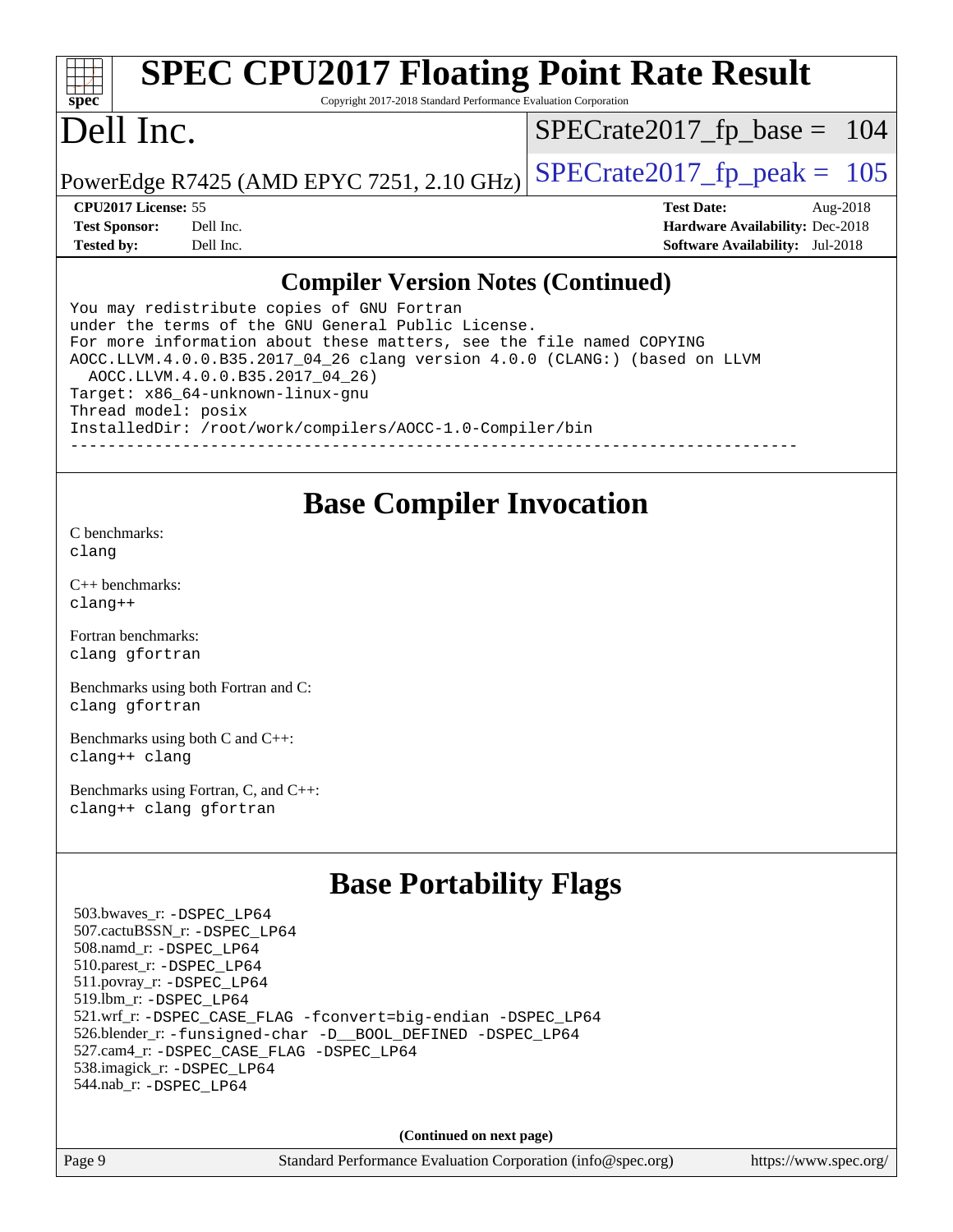#### **[SPEC CPU2017 Floating Point Rate Result](http://www.spec.org/auto/cpu2017/Docs/result-fields.html#SPECCPU2017FloatingPointRateResult)** ti h **[spec](http://www.spec.org/)** Copyright 2017-2018 Standard Performance Evaluation Corporation Dell Inc.  $SPECrate2017_fp\_base = 104$ PowerEdge R7425 (AMD EPYC 7251, 2.10 GHz)  $\left|$  [SPECrate2017\\_fp\\_peak =](http://www.spec.org/auto/cpu2017/Docs/result-fields.html#SPECrate2017fppeak) 105 **[CPU2017 License:](http://www.spec.org/auto/cpu2017/Docs/result-fields.html#CPU2017License)** 55 **[Test Date:](http://www.spec.org/auto/cpu2017/Docs/result-fields.html#TestDate)** Aug-2018 **[Test Sponsor:](http://www.spec.org/auto/cpu2017/Docs/result-fields.html#TestSponsor)** Dell Inc. **[Hardware Availability:](http://www.spec.org/auto/cpu2017/Docs/result-fields.html#HardwareAvailability)** Dec-2018 **[Tested by:](http://www.spec.org/auto/cpu2017/Docs/result-fields.html#Testedby)** Dell Inc. **[Software Availability:](http://www.spec.org/auto/cpu2017/Docs/result-fields.html#SoftwareAvailability)** Jul-2018

# **[Base Portability Flags \(Continued\)](http://www.spec.org/auto/cpu2017/Docs/result-fields.html#BasePortabilityFlags)**

 549.fotonik3d\_r: [-DSPEC\\_LP64](http://www.spec.org/cpu2017/results/res2018q4/cpu2017-20181029-09362.flags.html#suite_baseEXTRA_PORTABILITY549_fotonik3d_r_DSPEC_LP64) 554.roms\_r: [-DSPEC\\_LP64](http://www.spec.org/cpu2017/results/res2018q4/cpu2017-20181029-09362.flags.html#suite_baseEXTRA_PORTABILITY554_roms_r_DSPEC_LP64)

## **[Base Optimization Flags](http://www.spec.org/auto/cpu2017/Docs/result-fields.html#BaseOptimizationFlags)**

[C benchmarks](http://www.spec.org/auto/cpu2017/Docs/result-fields.html#Cbenchmarks):

[-flto](http://www.spec.org/cpu2017/results/res2018q4/cpu2017-20181029-09362.flags.html#user_CCbase_lto) [-Wl,-plugin-opt=-merge-constant](http://www.spec.org/cpu2017/results/res2018q4/cpu2017-20181029-09362.flags.html#user_CCbase_F-merge-constant_1d79771b5442061d9c8e05556c6b0c655e6c9e66f8c6936b0129d434b6acd2b1cf1b7cd2540d1570ff636111b08a6bc36e2e61fc34531f8ef7c1a34c57be1dbb) [-Wl,-plugin-opt=-lsr-in-nested-loop](http://www.spec.org/cpu2017/results/res2018q4/cpu2017-20181029-09362.flags.html#user_CCbase_lsr-in-nested-loop_1cff93fd95162f5e77640b5271e8bed680fb62b4a8d96fb8ab217ff3244646f1fbb342e31af83c263403bbf5249c7dc7732d5c86c3eab4cc8d32dcb7a6f33ca0) [-Wl,-plugin-opt=-disable-vect-cmp](http://www.spec.org/cpu2017/results/res2018q4/cpu2017-20181029-09362.flags.html#user_CCbase_disable-vect-cmp_1056b9a09b8ddc126e023b5f99ae33179ef568835465af9b7adeacf4b6480ff575c8aee439265bcfbcbf086f33f2fa5cca2bc4cf52b64c0cd2e10f6503cba02d) [-O3](http://www.spec.org/cpu2017/results/res2018q4/cpu2017-20181029-09362.flags.html#user_CCbase_F-O3) [-ffast-math](http://www.spec.org/cpu2017/results/res2018q4/cpu2017-20181029-09362.flags.html#user_CCbase_F-aocc-ffast-math_78dd175de6534c2005829757b9b0f2878e57b067cce6f7c443b2250ac68890960e2e1b320ca04b81ff7c62c6f87870ed05f06baf7875eea2990d38e3b73c71f1) [-march=znver1](http://www.spec.org/cpu2017/results/res2018q4/cpu2017-20181029-09362.flags.html#user_CCbase_F-march) [-fstruct-layout=2](http://www.spec.org/cpu2017/results/res2018q4/cpu2017-20181029-09362.flags.html#user_CCbase_F-fstruct-layout_a05ec02e17cdf7fe0c3950a6b005251b2b1e5e67af2b5298cf72714730c3d59ba290e75546b10aa22dac074c15ceaca36ae22c62cb51bcb2fbdc9dc4e7e222c4) [-mllvm -unroll-threshold=100](http://www.spec.org/cpu2017/results/res2018q4/cpu2017-20181029-09362.flags.html#user_CCbase_F-unroll-threshold_2755d0c78138845d361fa1543e3a063fffa198df9b3edf0cfb856bbc88a81e1769b12ac7a550c5d35197be55360db1a3f95a8d1304df999456cabf5120c45168) [-fremap-arrays](http://www.spec.org/cpu2017/results/res2018q4/cpu2017-20181029-09362.flags.html#user_CCbase_F-fremap-arrays) [-mno-avx2](http://www.spec.org/cpu2017/results/res2018q4/cpu2017-20181029-09362.flags.html#user_CCbase_F-mno-avx2) [-mllvm -inline-threshold=1000](http://www.spec.org/cpu2017/results/res2018q4/cpu2017-20181029-09362.flags.html#user_CCbase_inline-threshold_b7832241b0a6397e4ecdbaf0eb7defdc10f885c2a282fa3240fdc99844d543fda39cf8a4a9dccf68cf19b5438ac3b455264f478df15da0f4988afa40d8243bab) [-mllvm -disable-vect-cmp](http://www.spec.org/cpu2017/results/res2018q4/cpu2017-20181029-09362.flags.html#user_CCbase_disable-vect-cmp_d995c9eb800469498c6893dc847c54c903d59847b18cb2ac22011b9af7010c96d2d48d3c6b41246fe86945001509aa4dc528afb61cb238fd3b256a31781ea0cf) [-z muldefs](http://www.spec.org/cpu2017/results/res2018q4/cpu2017-20181029-09362.flags.html#user_CCbase_F-z-muldefs) [-ljemalloc](http://www.spec.org/cpu2017/results/res2018q4/cpu2017-20181029-09362.flags.html#user_CCbase_jemalloc-lib_d1249b907c500fa1c0672f44f562e3d0f79738ae9e3c4a9c376d49f265a04b9c99b167ecedbf6711b3085be911c67ff61f150a17b3472be731631ba4d0471706)

[C++ benchmarks:](http://www.spec.org/auto/cpu2017/Docs/result-fields.html#CXXbenchmarks)

```
-flto -Wl,-plugin-opt=-merge-constant
-Wl,-plugin-opt=-lsr-in-nested-loop -Wl,-plugin-opt=-disable-vect-cmp
-O3 -march=znver1 -mllvm -unroll-threshold=100 -finline-aggressive
-fremap-arrays -mllvm -inline-threshold=1000 -mllvm -disable-vect-cmp
-z muldefs -ljemalloc
```
[Fortran benchmarks](http://www.spec.org/auto/cpu2017/Docs/result-fields.html#Fortranbenchmarks):

```
-flto -Wl,-plugin-opt=-merge-constant
-Wl,-plugin-opt=-lsr-in-nested-loop -Wl,-plugin-opt=-disable-vect-cmp
-O3 -mavx -madx -funroll-loops -ffast-math -z muldefs
-fplugin=dragonegg.so -fplugin-arg-dragonegg-llvm-option=-merge-constant
-fplugin-arg-dragonegg-llvm-option=-disable-vect-cmp -ljemalloc
-lgfortran -lamdlibm
```
[Benchmarks using both Fortran and C](http://www.spec.org/auto/cpu2017/Docs/result-fields.html#BenchmarksusingbothFortranandC):

[-flto](http://www.spec.org/cpu2017/results/res2018q4/cpu2017-20181029-09362.flags.html#user_CC_FCbase_lto) [-Wl,-plugin-opt=-merge-constant](http://www.spec.org/cpu2017/results/res2018q4/cpu2017-20181029-09362.flags.html#user_CC_FCbase_F-merge-constant_1d79771b5442061d9c8e05556c6b0c655e6c9e66f8c6936b0129d434b6acd2b1cf1b7cd2540d1570ff636111b08a6bc36e2e61fc34531f8ef7c1a34c57be1dbb) [-Wl,-plugin-opt=-lsr-in-nested-loop](http://www.spec.org/cpu2017/results/res2018q4/cpu2017-20181029-09362.flags.html#user_CC_FCbase_lsr-in-nested-loop_1cff93fd95162f5e77640b5271e8bed680fb62b4a8d96fb8ab217ff3244646f1fbb342e31af83c263403bbf5249c7dc7732d5c86c3eab4cc8d32dcb7a6f33ca0) [-Wl,-plugin-opt=-disable-vect-cmp](http://www.spec.org/cpu2017/results/res2018q4/cpu2017-20181029-09362.flags.html#user_CC_FCbase_disable-vect-cmp_1056b9a09b8ddc126e023b5f99ae33179ef568835465af9b7adeacf4b6480ff575c8aee439265bcfbcbf086f33f2fa5cca2bc4cf52b64c0cd2e10f6503cba02d) [-O3](http://www.spec.org/cpu2017/results/res2018q4/cpu2017-20181029-09362.flags.html#user_CC_FCbase_F-O3) [-ffast-math](http://www.spec.org/cpu2017/results/res2018q4/cpu2017-20181029-09362.flags.html#user_CC_FCbase_F-aocc-ffast-math_78dd175de6534c2005829757b9b0f2878e57b067cce6f7c443b2250ac68890960e2e1b320ca04b81ff7c62c6f87870ed05f06baf7875eea2990d38e3b73c71f1) [-march=znver1](http://www.spec.org/cpu2017/results/res2018q4/cpu2017-20181029-09362.flags.html#user_CC_FCbase_F-march) [-fstruct-layout=2](http://www.spec.org/cpu2017/results/res2018q4/cpu2017-20181029-09362.flags.html#user_CC_FCbase_F-fstruct-layout_a05ec02e17cdf7fe0c3950a6b005251b2b1e5e67af2b5298cf72714730c3d59ba290e75546b10aa22dac074c15ceaca36ae22c62cb51bcb2fbdc9dc4e7e222c4) [-mllvm -unroll-threshold=100](http://www.spec.org/cpu2017/results/res2018q4/cpu2017-20181029-09362.flags.html#user_CC_FCbase_F-unroll-threshold_2755d0c78138845d361fa1543e3a063fffa198df9b3edf0cfb856bbc88a81e1769b12ac7a550c5d35197be55360db1a3f95a8d1304df999456cabf5120c45168) [-fremap-arrays](http://www.spec.org/cpu2017/results/res2018q4/cpu2017-20181029-09362.flags.html#user_CC_FCbase_F-fremap-arrays) [-mno-avx2](http://www.spec.org/cpu2017/results/res2018q4/cpu2017-20181029-09362.flags.html#user_CC_FCbase_F-mno-avx2) [-mllvm -inline-threshold=1000](http://www.spec.org/cpu2017/results/res2018q4/cpu2017-20181029-09362.flags.html#user_CC_FCbase_inline-threshold_b7832241b0a6397e4ecdbaf0eb7defdc10f885c2a282fa3240fdc99844d543fda39cf8a4a9dccf68cf19b5438ac3b455264f478df15da0f4988afa40d8243bab) [-mllvm -disable-vect-cmp](http://www.spec.org/cpu2017/results/res2018q4/cpu2017-20181029-09362.flags.html#user_CC_FCbase_disable-vect-cmp_d995c9eb800469498c6893dc847c54c903d59847b18cb2ac22011b9af7010c96d2d48d3c6b41246fe86945001509aa4dc528afb61cb238fd3b256a31781ea0cf) [-mavx](http://www.spec.org/cpu2017/results/res2018q4/cpu2017-20181029-09362.flags.html#user_CC_FCbase_F-mavx) [-madx](http://www.spec.org/cpu2017/results/res2018q4/cpu2017-20181029-09362.flags.html#user_CC_FCbase_F-madx) [-funroll-loops](http://www.spec.org/cpu2017/results/res2018q4/cpu2017-20181029-09362.flags.html#user_CC_FCbase_aocc-funroll-loops) [-z muldefs](http://www.spec.org/cpu2017/results/res2018q4/cpu2017-20181029-09362.flags.html#user_CC_FCbase_F-z-muldefs) [-fplugin=dragonegg.so](http://www.spec.org/cpu2017/results/res2018q4/cpu2017-20181029-09362.flags.html#user_CC_FCbase_F-fpluginDragonEgg) [-fplugin-arg-dragonegg-llvm-option=-merge-constant](http://www.spec.org/cpu2017/results/res2018q4/cpu2017-20181029-09362.flags.html#user_CC_FCbase_F-merge-constant_37fd66d07a4fbae8f1b816e843c3ed1ebaa48f794b65ea8be746a1880566a3d23eba4a3c37b5c024650311adcf9247c62af28144803b3729b14be14423fa5142) [-fplugin-arg-dragonegg-llvm-option=-disable-vect-cmp](http://www.spec.org/cpu2017/results/res2018q4/cpu2017-20181029-09362.flags.html#user_CC_FCbase_disable-vect-cmp_d119dd6f96524d64dc477d5e6a72268aebe046b42f767098038bf7530fc0cc546dd329b2376104fde185baca14f7365ef86ccd3ff602b57a7839de005478f594) [-ljemalloc](http://www.spec.org/cpu2017/results/res2018q4/cpu2017-20181029-09362.flags.html#user_CC_FCbase_jemalloc-lib_d1249b907c500fa1c0672f44f562e3d0f79738ae9e3c4a9c376d49f265a04b9c99b167ecedbf6711b3085be911c67ff61f150a17b3472be731631ba4d0471706) [-lgfortran](http://www.spec.org/cpu2017/results/res2018q4/cpu2017-20181029-09362.flags.html#user_CC_FCbase_F-lgfortran) [-lamdlibm](http://www.spec.org/cpu2017/results/res2018q4/cpu2017-20181029-09362.flags.html#user_CC_FCbase_F-lamdlibm)

[Benchmarks using both C and C++](http://www.spec.org/auto/cpu2017/Docs/result-fields.html#BenchmarksusingbothCandCXX): [-flto](http://www.spec.org/cpu2017/results/res2018q4/cpu2017-20181029-09362.flags.html#user_CC_CXXbase_lto) [-Wl,-plugin-opt=-merge-constant](http://www.spec.org/cpu2017/results/res2018q4/cpu2017-20181029-09362.flags.html#user_CC_CXXbase_F-merge-constant_1d79771b5442061d9c8e05556c6b0c655e6c9e66f8c6936b0129d434b6acd2b1cf1b7cd2540d1570ff636111b08a6bc36e2e61fc34531f8ef7c1a34c57be1dbb) [-Wl,-plugin-opt=-lsr-in-nested-loop](http://www.spec.org/cpu2017/results/res2018q4/cpu2017-20181029-09362.flags.html#user_CC_CXXbase_lsr-in-nested-loop_1cff93fd95162f5e77640b5271e8bed680fb62b4a8d96fb8ab217ff3244646f1fbb342e31af83c263403bbf5249c7dc7732d5c86c3eab4cc8d32dcb7a6f33ca0) [-Wl,-plugin-opt=-disable-vect-cmp](http://www.spec.org/cpu2017/results/res2018q4/cpu2017-20181029-09362.flags.html#user_CC_CXXbase_disable-vect-cmp_1056b9a09b8ddc126e023b5f99ae33179ef568835465af9b7adeacf4b6480ff575c8aee439265bcfbcbf086f33f2fa5cca2bc4cf52b64c0cd2e10f6503cba02d) [-O3](http://www.spec.org/cpu2017/results/res2018q4/cpu2017-20181029-09362.flags.html#user_CC_CXXbase_F-O3) [-ffast-math](http://www.spec.org/cpu2017/results/res2018q4/cpu2017-20181029-09362.flags.html#user_CC_CXXbase_F-aocc-ffast-math_78dd175de6534c2005829757b9b0f2878e57b067cce6f7c443b2250ac68890960e2e1b320ca04b81ff7c62c6f87870ed05f06baf7875eea2990d38e3b73c71f1) [-march=znver1](http://www.spec.org/cpu2017/results/res2018q4/cpu2017-20181029-09362.flags.html#user_CC_CXXbase_F-march) [-fstruct-layout=2](http://www.spec.org/cpu2017/results/res2018q4/cpu2017-20181029-09362.flags.html#user_CC_CXXbase_F-fstruct-layout_a05ec02e17cdf7fe0c3950a6b005251b2b1e5e67af2b5298cf72714730c3d59ba290e75546b10aa22dac074c15ceaca36ae22c62cb51bcb2fbdc9dc4e7e222c4) [-mllvm -unroll-threshold=100](http://www.spec.org/cpu2017/results/res2018q4/cpu2017-20181029-09362.flags.html#user_CC_CXXbase_F-unroll-threshold_2755d0c78138845d361fa1543e3a063fffa198df9b3edf0cfb856bbc88a81e1769b12ac7a550c5d35197be55360db1a3f95a8d1304df999456cabf5120c45168) [-fremap-arrays](http://www.spec.org/cpu2017/results/res2018q4/cpu2017-20181029-09362.flags.html#user_CC_CXXbase_F-fremap-arrays) [-mno-avx2](http://www.spec.org/cpu2017/results/res2018q4/cpu2017-20181029-09362.flags.html#user_CC_CXXbase_F-mno-avx2)

**(Continued on next page)**

| Page 10 | Standard Performance Evaluation Corporation (info@spec.org) | https://www.spec.org/ |
|---------|-------------------------------------------------------------|-----------------------|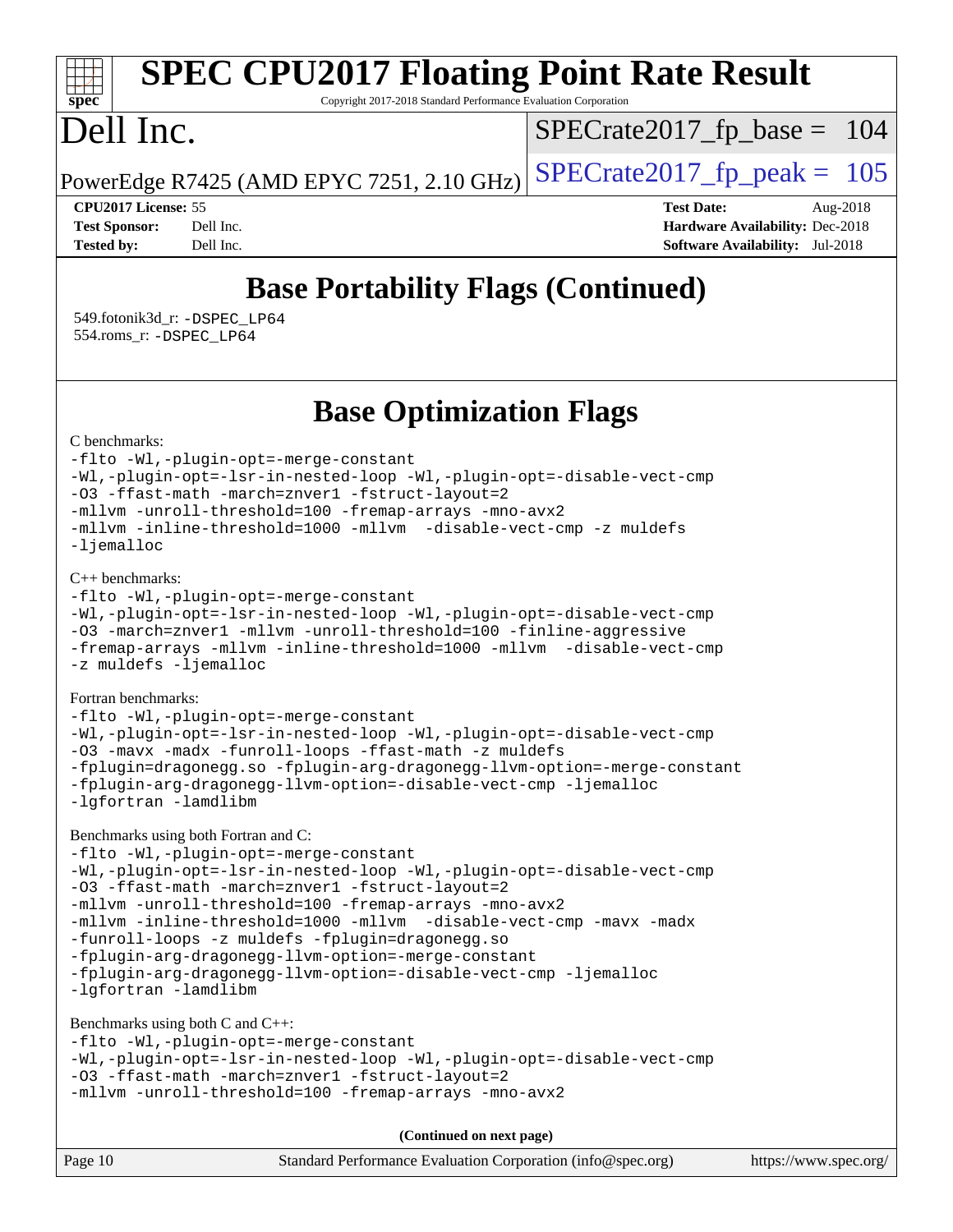| <b>SPEC CPU2017 Floating Point Rate Result</b><br>spec <sup>®</sup><br>Copyright 2017-2018 Standard Performance Evaluation Corporation |                                        |  |  |  |  |  |  |
|----------------------------------------------------------------------------------------------------------------------------------------|----------------------------------------|--|--|--|--|--|--|
| Dell Inc.                                                                                                                              | $SPECrate2017_fp\_base = 104$          |  |  |  |  |  |  |
| PowerEdge R7425 (AMD EPYC 7251, 2.10 GHz)                                                                                              | $SPECrate2017_fp\_peak = 105$          |  |  |  |  |  |  |
| CPU <sub>2017</sub> License: 55                                                                                                        | <b>Test Date:</b><br>Aug-2018          |  |  |  |  |  |  |
| Dell Inc.<br><b>Test Sponsor:</b>                                                                                                      | <b>Hardware Availability: Dec-2018</b> |  |  |  |  |  |  |
| <b>Tested by:</b><br>Dell Inc.                                                                                                         | <b>Software Availability:</b> Jul-2018 |  |  |  |  |  |  |
| <b>Base Optimization Flags (Continued)</b><br>Benchmarks using both C and $C_{++}$ (continued):                                        |                                        |  |  |  |  |  |  |
|                                                                                                                                        |                                        |  |  |  |  |  |  |

[-mllvm -inline-threshold=1000](http://www.spec.org/cpu2017/results/res2018q4/cpu2017-20181029-09362.flags.html#user_CC_CXXbase_inline-threshold_b7832241b0a6397e4ecdbaf0eb7defdc10f885c2a282fa3240fdc99844d543fda39cf8a4a9dccf68cf19b5438ac3b455264f478df15da0f4988afa40d8243bab) [-mllvm -disable-vect-cmp](http://www.spec.org/cpu2017/results/res2018q4/cpu2017-20181029-09362.flags.html#user_CC_CXXbase_disable-vect-cmp_d995c9eb800469498c6893dc847c54c903d59847b18cb2ac22011b9af7010c96d2d48d3c6b41246fe86945001509aa4dc528afb61cb238fd3b256a31781ea0cf) [-finline-aggressive](http://www.spec.org/cpu2017/results/res2018q4/cpu2017-20181029-09362.flags.html#user_CC_CXXbase_F-finline-aggressive) [-z muldefs](http://www.spec.org/cpu2017/results/res2018q4/cpu2017-20181029-09362.flags.html#user_CC_CXXbase_F-z-muldefs) [-ljemalloc](http://www.spec.org/cpu2017/results/res2018q4/cpu2017-20181029-09362.flags.html#user_CC_CXXbase_jemalloc-lib_d1249b907c500fa1c0672f44f562e3d0f79738ae9e3c4a9c376d49f265a04b9c99b167ecedbf6711b3085be911c67ff61f150a17b3472be731631ba4d0471706)

[Benchmarks using Fortran, C, and C++:](http://www.spec.org/auto/cpu2017/Docs/result-fields.html#BenchmarksusingFortranCandCXX)

[-flto](http://www.spec.org/cpu2017/results/res2018q4/cpu2017-20181029-09362.flags.html#user_CC_CXX_FCbase_lto) [-Wl,-plugin-opt=-merge-constant](http://www.spec.org/cpu2017/results/res2018q4/cpu2017-20181029-09362.flags.html#user_CC_CXX_FCbase_F-merge-constant_1d79771b5442061d9c8e05556c6b0c655e6c9e66f8c6936b0129d434b6acd2b1cf1b7cd2540d1570ff636111b08a6bc36e2e61fc34531f8ef7c1a34c57be1dbb) [-Wl,-plugin-opt=-lsr-in-nested-loop](http://www.spec.org/cpu2017/results/res2018q4/cpu2017-20181029-09362.flags.html#user_CC_CXX_FCbase_lsr-in-nested-loop_1cff93fd95162f5e77640b5271e8bed680fb62b4a8d96fb8ab217ff3244646f1fbb342e31af83c263403bbf5249c7dc7732d5c86c3eab4cc8d32dcb7a6f33ca0) [-Wl,-plugin-opt=-disable-vect-cmp](http://www.spec.org/cpu2017/results/res2018q4/cpu2017-20181029-09362.flags.html#user_CC_CXX_FCbase_disable-vect-cmp_1056b9a09b8ddc126e023b5f99ae33179ef568835465af9b7adeacf4b6480ff575c8aee439265bcfbcbf086f33f2fa5cca2bc4cf52b64c0cd2e10f6503cba02d) [-O3](http://www.spec.org/cpu2017/results/res2018q4/cpu2017-20181029-09362.flags.html#user_CC_CXX_FCbase_F-O3) [-ffast-math](http://www.spec.org/cpu2017/results/res2018q4/cpu2017-20181029-09362.flags.html#user_CC_CXX_FCbase_F-aocc-ffast-math_78dd175de6534c2005829757b9b0f2878e57b067cce6f7c443b2250ac68890960e2e1b320ca04b81ff7c62c6f87870ed05f06baf7875eea2990d38e3b73c71f1) [-march=znver1](http://www.spec.org/cpu2017/results/res2018q4/cpu2017-20181029-09362.flags.html#user_CC_CXX_FCbase_F-march) [-fstruct-layout=2](http://www.spec.org/cpu2017/results/res2018q4/cpu2017-20181029-09362.flags.html#user_CC_CXX_FCbase_F-fstruct-layout_a05ec02e17cdf7fe0c3950a6b005251b2b1e5e67af2b5298cf72714730c3d59ba290e75546b10aa22dac074c15ceaca36ae22c62cb51bcb2fbdc9dc4e7e222c4) [-mllvm -unroll-threshold=100](http://www.spec.org/cpu2017/results/res2018q4/cpu2017-20181029-09362.flags.html#user_CC_CXX_FCbase_F-unroll-threshold_2755d0c78138845d361fa1543e3a063fffa198df9b3edf0cfb856bbc88a81e1769b12ac7a550c5d35197be55360db1a3f95a8d1304df999456cabf5120c45168) [-fremap-arrays](http://www.spec.org/cpu2017/results/res2018q4/cpu2017-20181029-09362.flags.html#user_CC_CXX_FCbase_F-fremap-arrays) [-mno-avx2](http://www.spec.org/cpu2017/results/res2018q4/cpu2017-20181029-09362.flags.html#user_CC_CXX_FCbase_F-mno-avx2) [-mllvm -inline-threshold=1000](http://www.spec.org/cpu2017/results/res2018q4/cpu2017-20181029-09362.flags.html#user_CC_CXX_FCbase_inline-threshold_b7832241b0a6397e4ecdbaf0eb7defdc10f885c2a282fa3240fdc99844d543fda39cf8a4a9dccf68cf19b5438ac3b455264f478df15da0f4988afa40d8243bab) [-mllvm -disable-vect-cmp](http://www.spec.org/cpu2017/results/res2018q4/cpu2017-20181029-09362.flags.html#user_CC_CXX_FCbase_disable-vect-cmp_d995c9eb800469498c6893dc847c54c903d59847b18cb2ac22011b9af7010c96d2d48d3c6b41246fe86945001509aa4dc528afb61cb238fd3b256a31781ea0cf) [-finline-aggressive](http://www.spec.org/cpu2017/results/res2018q4/cpu2017-20181029-09362.flags.html#user_CC_CXX_FCbase_F-finline-aggressive) [-mavx](http://www.spec.org/cpu2017/results/res2018q4/cpu2017-20181029-09362.flags.html#user_CC_CXX_FCbase_F-mavx) [-madx](http://www.spec.org/cpu2017/results/res2018q4/cpu2017-20181029-09362.flags.html#user_CC_CXX_FCbase_F-madx) [-funroll-loops](http://www.spec.org/cpu2017/results/res2018q4/cpu2017-20181029-09362.flags.html#user_CC_CXX_FCbase_aocc-funroll-loops) [-z muldefs](http://www.spec.org/cpu2017/results/res2018q4/cpu2017-20181029-09362.flags.html#user_CC_CXX_FCbase_F-z-muldefs) [-fplugin=dragonegg.so](http://www.spec.org/cpu2017/results/res2018q4/cpu2017-20181029-09362.flags.html#user_CC_CXX_FCbase_F-fpluginDragonEgg) [-fplugin-arg-dragonegg-llvm-option=-merge-constant](http://www.spec.org/cpu2017/results/res2018q4/cpu2017-20181029-09362.flags.html#user_CC_CXX_FCbase_F-merge-constant_37fd66d07a4fbae8f1b816e843c3ed1ebaa48f794b65ea8be746a1880566a3d23eba4a3c37b5c024650311adcf9247c62af28144803b3729b14be14423fa5142) [-fplugin-arg-dragonegg-llvm-option=-disable-vect-cmp](http://www.spec.org/cpu2017/results/res2018q4/cpu2017-20181029-09362.flags.html#user_CC_CXX_FCbase_disable-vect-cmp_d119dd6f96524d64dc477d5e6a72268aebe046b42f767098038bf7530fc0cc546dd329b2376104fde185baca14f7365ef86ccd3ff602b57a7839de005478f594) [-ljemalloc](http://www.spec.org/cpu2017/results/res2018q4/cpu2017-20181029-09362.flags.html#user_CC_CXX_FCbase_jemalloc-lib_d1249b907c500fa1c0672f44f562e3d0f79738ae9e3c4a9c376d49f265a04b9c99b167ecedbf6711b3085be911c67ff61f150a17b3472be731631ba4d0471706)

# **[Peak Compiler Invocation](http://www.spec.org/auto/cpu2017/Docs/result-fields.html#PeakCompilerInvocation)**

[C benchmarks](http://www.spec.org/auto/cpu2017/Docs/result-fields.html#Cbenchmarks): [clang](http://www.spec.org/cpu2017/results/res2018q4/cpu2017-20181029-09362.flags.html#user_CCpeak_Fclang3_a68b77bfed473bd9cdd22529af008e8306c2e3948617c8991604c1a2000ee4a73ef90dd8bc793e105fe4165a625d26dacbda4708d828ad19048918c071b363ec)

[C++ benchmarks:](http://www.spec.org/auto/cpu2017/Docs/result-fields.html#CXXbenchmarks) [clang++](http://www.spec.org/cpu2017/results/res2018q4/cpu2017-20181029-09362.flags.html#user_CXXpeak_Fclang3_57a48582e5be507d19b2527b3e7d4f85d9b8669ffc9a8a0dbb9bcf949a918a58bbab411e0c4d14a3922022a3e425a90db94042683824c1806feff4324ca1000d)

[Fortran benchmarks](http://www.spec.org/auto/cpu2017/Docs/result-fields.html#Fortranbenchmarks): [clang](http://www.spec.org/cpu2017/results/res2018q4/cpu2017-20181029-09362.flags.html#user_FCpeak_Fclang3_a68b77bfed473bd9cdd22529af008e8306c2e3948617c8991604c1a2000ee4a73ef90dd8bc793e105fe4165a625d26dacbda4708d828ad19048918c071b363ec) [gfortran](http://www.spec.org/cpu2017/results/res2018q4/cpu2017-20181029-09362.flags.html#user_FCpeak_aocc-gfortran_128c91a56d61ddb07404721e65b8f9498c31a443dacbd3b7f212891090eca86e2d099b520f75b99e9e8ac4fdec01f4d15f0b65e47123ec4c42b0759045731a1f)

[Benchmarks using both Fortran and C](http://www.spec.org/auto/cpu2017/Docs/result-fields.html#BenchmarksusingbothFortranandC): [clang](http://www.spec.org/cpu2017/results/res2018q4/cpu2017-20181029-09362.flags.html#user_CC_FCpeak_Fclang3_a68b77bfed473bd9cdd22529af008e8306c2e3948617c8991604c1a2000ee4a73ef90dd8bc793e105fe4165a625d26dacbda4708d828ad19048918c071b363ec) [gfortran](http://www.spec.org/cpu2017/results/res2018q4/cpu2017-20181029-09362.flags.html#user_CC_FCpeak_aocc-gfortran_128c91a56d61ddb07404721e65b8f9498c31a443dacbd3b7f212891090eca86e2d099b520f75b99e9e8ac4fdec01f4d15f0b65e47123ec4c42b0759045731a1f)

[Benchmarks using both C and C++](http://www.spec.org/auto/cpu2017/Docs/result-fields.html#BenchmarksusingbothCandCXX): [clang++](http://www.spec.org/cpu2017/results/res2018q4/cpu2017-20181029-09362.flags.html#user_CC_CXXpeak_Fclang3_57a48582e5be507d19b2527b3e7d4f85d9b8669ffc9a8a0dbb9bcf949a918a58bbab411e0c4d14a3922022a3e425a90db94042683824c1806feff4324ca1000d) [clang](http://www.spec.org/cpu2017/results/res2018q4/cpu2017-20181029-09362.flags.html#user_CC_CXXpeak_Fclang3_a68b77bfed473bd9cdd22529af008e8306c2e3948617c8991604c1a2000ee4a73ef90dd8bc793e105fe4165a625d26dacbda4708d828ad19048918c071b363ec)

[Benchmarks using Fortran, C, and C++:](http://www.spec.org/auto/cpu2017/Docs/result-fields.html#BenchmarksusingFortranCandCXX) [clang++](http://www.spec.org/cpu2017/results/res2018q4/cpu2017-20181029-09362.flags.html#user_CC_CXX_FCpeak_Fclang3_57a48582e5be507d19b2527b3e7d4f85d9b8669ffc9a8a0dbb9bcf949a918a58bbab411e0c4d14a3922022a3e425a90db94042683824c1806feff4324ca1000d) [clang](http://www.spec.org/cpu2017/results/res2018q4/cpu2017-20181029-09362.flags.html#user_CC_CXX_FCpeak_Fclang3_a68b77bfed473bd9cdd22529af008e8306c2e3948617c8991604c1a2000ee4a73ef90dd8bc793e105fe4165a625d26dacbda4708d828ad19048918c071b363ec) [gfortran](http://www.spec.org/cpu2017/results/res2018q4/cpu2017-20181029-09362.flags.html#user_CC_CXX_FCpeak_aocc-gfortran_128c91a56d61ddb07404721e65b8f9498c31a443dacbd3b7f212891090eca86e2d099b520f75b99e9e8ac4fdec01f4d15f0b65e47123ec4c42b0759045731a1f)

# **[Peak Portability Flags](http://www.spec.org/auto/cpu2017/Docs/result-fields.html#PeakPortabilityFlags)**

Same as Base Portability Flags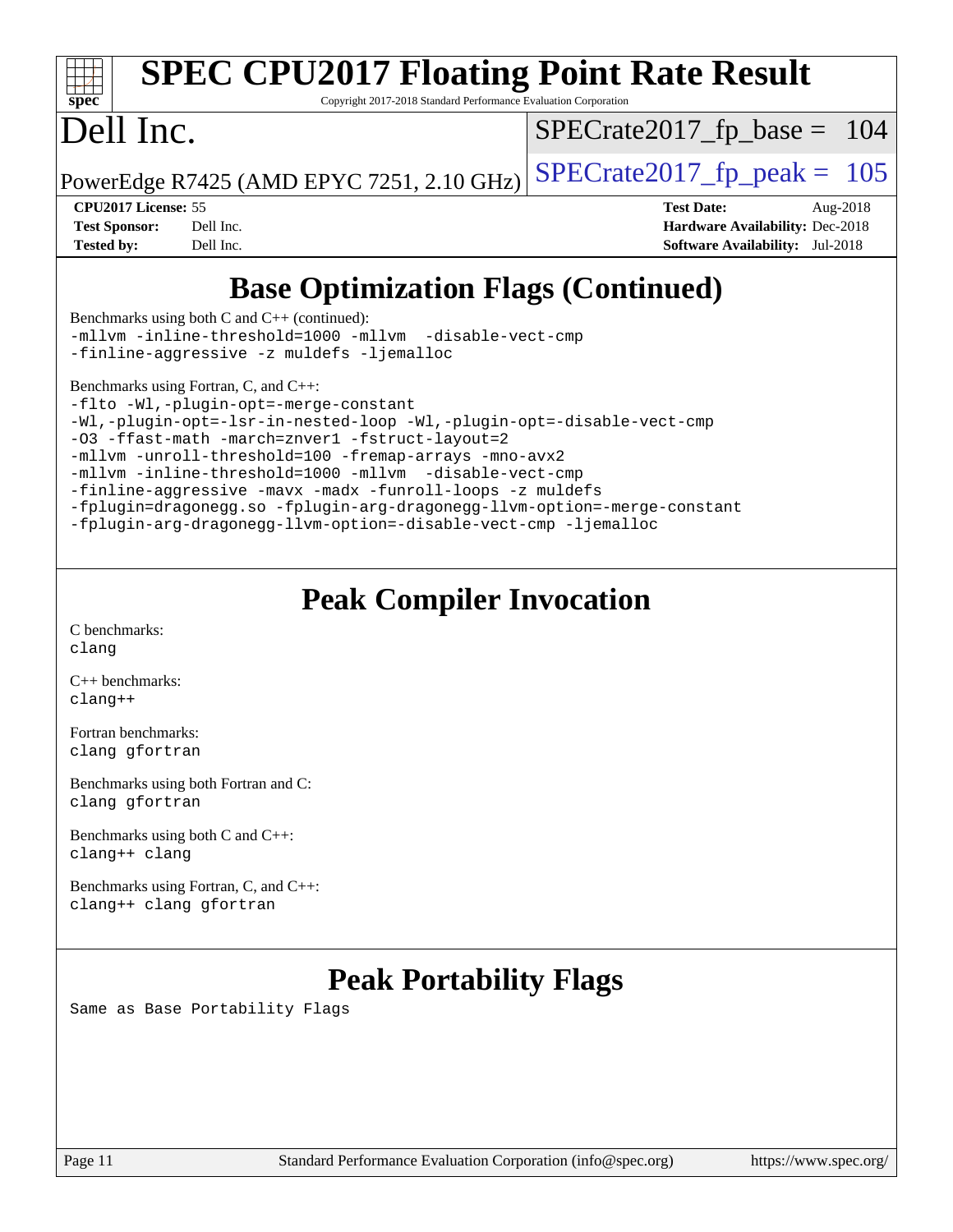| <b>SPEC CPU2017 Floating Point Rate Result</b><br>Copyright 2017-2018 Standard Performance Evaluation Corporation<br>$spec^*$                                                                                                                                                                                                                                                                                                                                                                                                                                                                                                                                                                                                                                    |                                                                                                            |  |  |  |
|------------------------------------------------------------------------------------------------------------------------------------------------------------------------------------------------------------------------------------------------------------------------------------------------------------------------------------------------------------------------------------------------------------------------------------------------------------------------------------------------------------------------------------------------------------------------------------------------------------------------------------------------------------------------------------------------------------------------------------------------------------------|------------------------------------------------------------------------------------------------------------|--|--|--|
| Dell Inc.                                                                                                                                                                                                                                                                                                                                                                                                                                                                                                                                                                                                                                                                                                                                                        | $SPECrate2017_fp\_base = 104$                                                                              |  |  |  |
| PowerEdge R7425 (AMD EPYC 7251, 2.10 GHz)                                                                                                                                                                                                                                                                                                                                                                                                                                                                                                                                                                                                                                                                                                                        | $SPECrate2017fp peak = 105$                                                                                |  |  |  |
| CPU2017 License: 55<br><b>Test Sponsor:</b><br>Dell Inc.<br>Dell Inc.<br><b>Tested by:</b>                                                                                                                                                                                                                                                                                                                                                                                                                                                                                                                                                                                                                                                                       | <b>Test Date:</b><br>Aug-2018<br>Hardware Availability: Dec-2018<br><b>Software Availability:</b> Jul-2018 |  |  |  |
| <b>Peak Optimization Flags</b>                                                                                                                                                                                                                                                                                                                                                                                                                                                                                                                                                                                                                                                                                                                                   |                                                                                                            |  |  |  |
| C benchmarks:<br>-flto -Wl,-plugin-opt=-merge-constant<br>-Wl,-plugin-opt=-lsr-in-nested-loop -Ofast -march=znver1<br>-fstruct-layout=3 -mllvm -vectorize-memory-aggressively -mno-avx2<br>-mllvm -unroll-threshold=100 -fremap-arrays<br>-mllvm -inline-threshold=1000 -ljemalloc<br>$C_{++}$ benchmarks:<br>-flto -Wl,-plugin-opt=-merge-constant<br>-Wl,-plugin-opt=-lsr-in-nested-loop -Ofast -march=znver1<br>-finline-aggressive -mllvm -unroll-threshold=100 -fremap-arrays<br>-mllvm -inline-threshold=1000 -ljemalloc<br>Fortran benchmarks:<br>-flto -Wl,-plugin-opt=-merge-constant<br>-Wl,-plugin-opt=-lsr-in-nested-loop -03 -mavx2 -madx -funroll-loops<br>-ffast-math -fplugin=dragonegg.so<br>-fplugin-arg-dragonegg-llvm-option=-merge-constant |                                                                                                            |  |  |  |
| -fplugin-arg-dragonegg-llvm-option=-inline-threshold:1000 -ljemalloc<br>-lgfortran -lamdlibm                                                                                                                                                                                                                                                                                                                                                                                                                                                                                                                                                                                                                                                                     |                                                                                                            |  |  |  |
| Benchmarks using both Fortran and C:<br>521.wrf_r:-flto -Wl,-plugin-opt=-merge-constant<br>-Wl,-plugin-opt=-lsr-in-nested-loop -03 -mavx -ffast-math<br>-funroll-loops -fplugin=dragonegg.so<br>-fplugin-arg-dragonegg-llvm-option=-merge-constant<br>-fplugin-arg-dragonegg-llvm-option=-inline-threshold:1000<br>-ljemalloc -lgfortran -lamdlibm                                                                                                                                                                                                                                                                                                                                                                                                               |                                                                                                            |  |  |  |
| 527.cam4_r: -flto -Wl,-plugin-opt=-merge-constant<br>-Wl,-plugin-opt=-lsr-in-nested-loop -Ofast -march=znver1<br>-fstruct-layout=3 -mllvm -vectorize-memory-aggressively<br>-mno-avx2 -mllvm -unroll-threshold=100 -fremap-arrays<br>-mllvm -inline-threshold=1000 -03 -mavx2 -madx<br>-funroll-loops -ffast-math -fplugin=dragonegg.so<br>-fplugin-arg-dragonegg-llvm-option=-merge-constant<br>-fplugin-arg-dragonegg-llvm-option=-inline-threshold:1000<br>-ljemalloc -lgfortran -lamdlibm                                                                                                                                                                                                                                                                    |                                                                                                            |  |  |  |
| Benchmarks using both C and C++:<br>-flto -Wl,-plugin-opt=-merge-constant<br>-Wl,-plugin-opt=-lsr-in-nested-loop -Ofast -march=znver1<br>-fstruct-layout=3 -mllvm -vectorize-memory-aggressively -mno-avx2<br>-mllvm -unroll-threshold=100 -fremap-arrays<br>-mllvm -inline-threshold=1000 -finline-aggressive -ljemalloc                                                                                                                                                                                                                                                                                                                                                                                                                                        |                                                                                                            |  |  |  |
| (Continued on next page)                                                                                                                                                                                                                                                                                                                                                                                                                                                                                                                                                                                                                                                                                                                                         |                                                                                                            |  |  |  |
| Page 12<br>Standard Performance Evaluation Corporation (info@spec.org)                                                                                                                                                                                                                                                                                                                                                                                                                                                                                                                                                                                                                                                                                           | https://www.spec.org/                                                                                      |  |  |  |